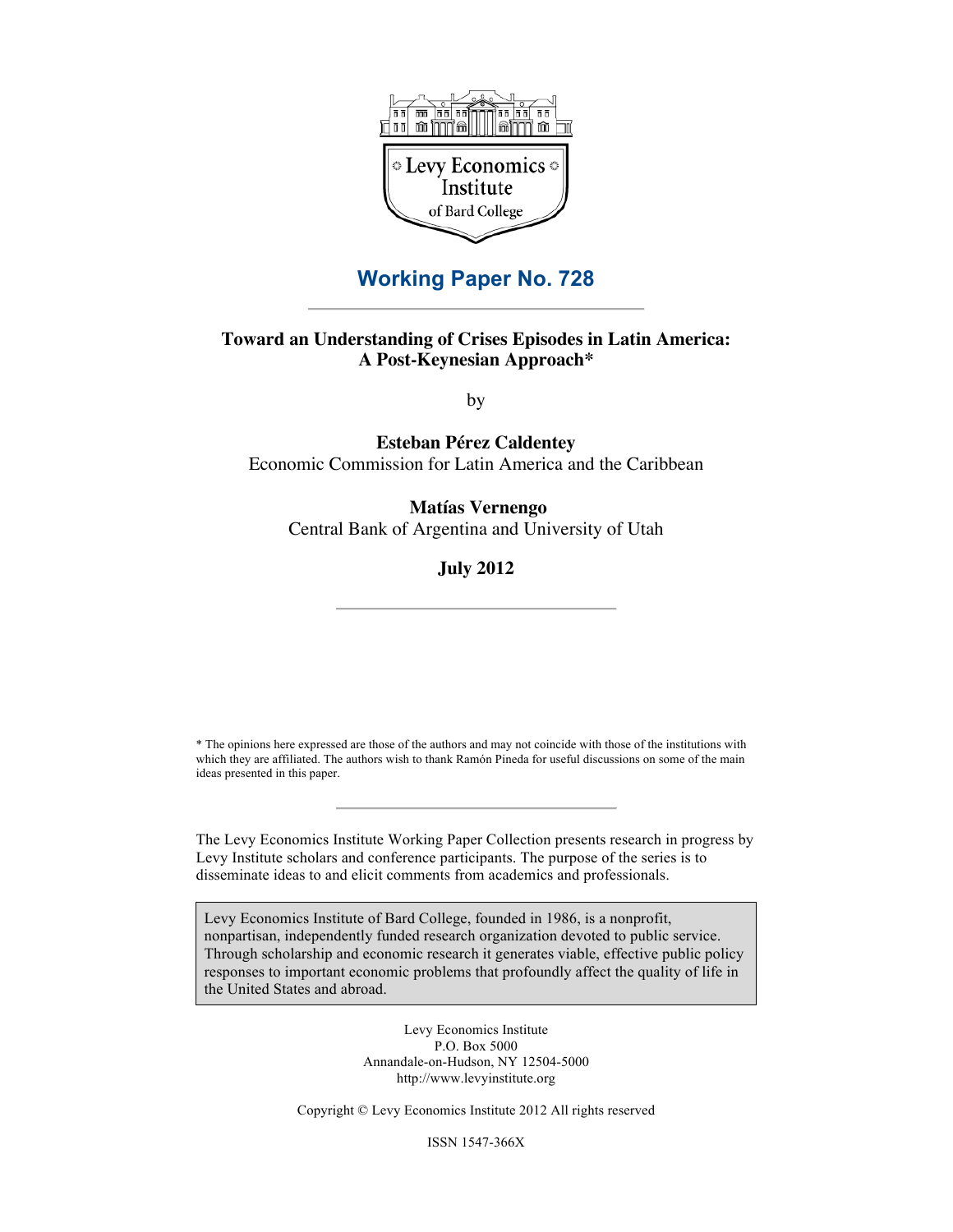### **ABSTRACT**

Conventional wisdom about the business cycle in Latin America assumes that monetary shocks cause deviations from the optimal path, and that the triggering factor in the cycle is excess credit and liquidity. Further, in this view the origin of the contraction is ultimately related to the excesses during the expansion. For that reason, it follows that avoiding the worst conditions during the bust entails applying restrictive economic policies during the expansion, including restrictive fiscal and monetary policies. In this paper we develop an alternative approach that suggests that fiscal restraint may not have a significant impact in reducing the risks of a crisis, and that excessive fiscal conservatism might actually exacerbate problems. In the case of Central America, the efforts to reduce fiscal imbalances, in conjunction with the persistent current account deficits, implied that financial inflows, with remittances being particularly important in some cases, allowed for an expansion of a private spending boom that proved unsustainable once the Great Recession led to a sharp fall in external funds. In the case of South America, the commodity boom created conditions for growth without hitting the external constraint. Fiscal restraint in the South American context has resulted, in some cases, in lower rates of growth than what otherwise would have been possible as a result of the absence of an external constraint. Yet the lower reliance on external funds made South American countries less vulnerable to the external shock waves of the Great Recession than Central American economies.

**Keywords:** Business Fluctuations; Great Recession; Latin America

**JEL Classifications:** E32, E65, O54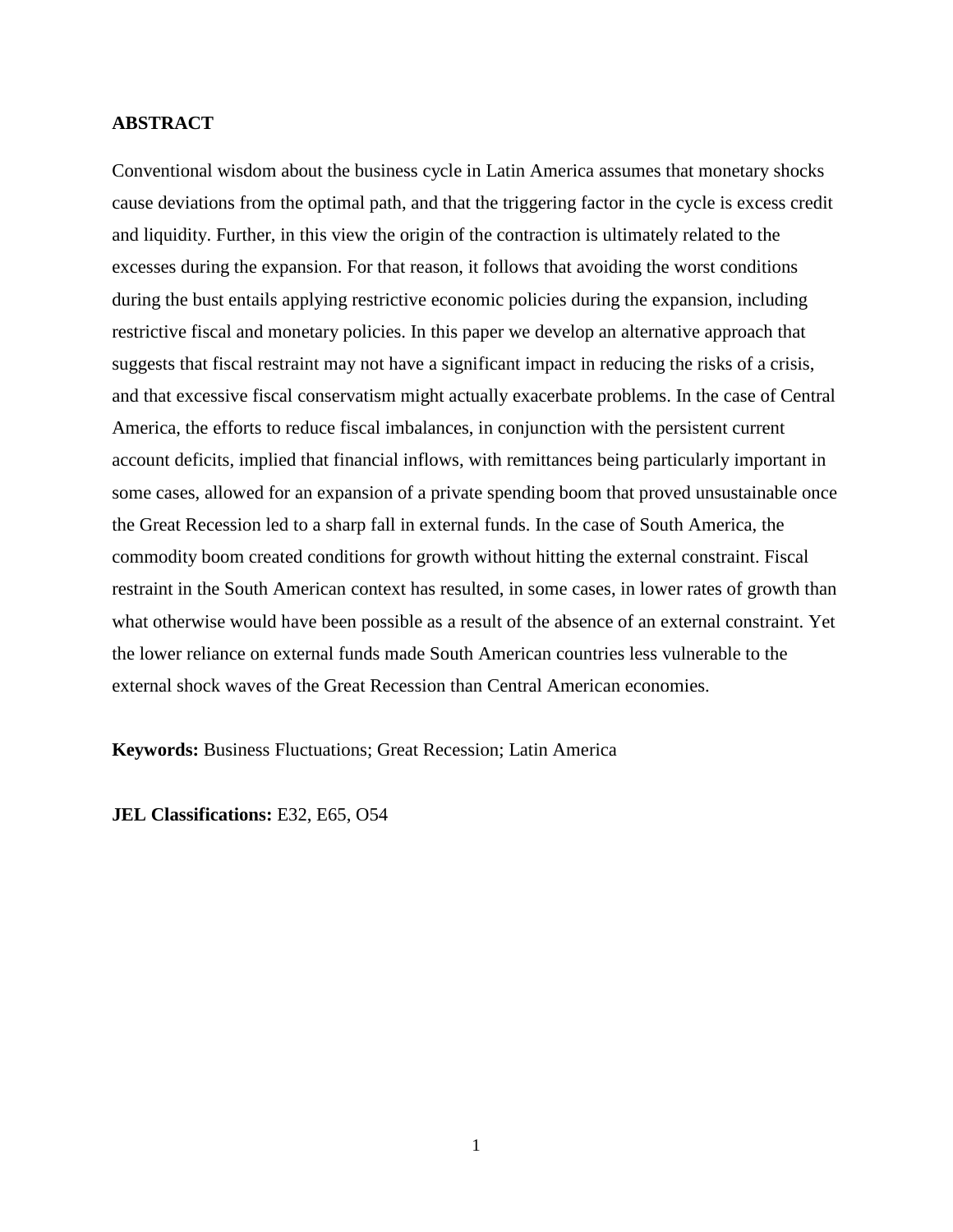### **INTRODUCTION**

The analysis of Latin American business cycles and, in particular, that of crises episodes tends to follow, perhaps inadvertently, the boom/bust approach developed by the Austrian School of economics and associated in particular with the work and ideas of F.A. Hayek, which assumes that monetary shocks cause deviations from the optimal path, a methodology that was revived in more recent years by the New Classical and Real Business Cycles schools.<sup>[1](#page-2-0)</sup>

According to this approach, the triggering factor in the cycle is excess credit and liquidity. In the case of Latin American countries, the origin of the cycle is often traced to a surge in financial inflows. Central to this view is the belief that the origin and nature of the bust (contraction) is to be found in the boom (expansion). As such, the more pronounced the upswing (boom), the harsher the following and inevitable contraction. From here, it follows that avoiding boom conditions entails applying restrictive economic policies during the expansion in the business cycle, including reigning in government expenditures and fostering public savings.

Building on the structuralist and post-Keynesian tradition, we argue that the boom and bust view is inherently contradictory because its policy recommendations tend to produce exactly the type of drastic and unwarranted fluctuations that it seeks to avoid. In fact, we show that once the binding character of the external sector is understood and introduced into the analysis, a restrictive fiscal policy aimed at avoiding a "bust" may simply cause a process of debt accumulation in the private sector. Moreover and more importantly, we sustain at a more general level that the key to understanding business cycles, crises, and their impact lies in the analysis of the composition and structure of aggregate demand. We illustrate these points by focusing on one of the most systemic crisis that has affected Latin American economies in the past half a century, namely the Global Crisis (2007–2009), and by analyzing its differentiated impact on Central and South America.<sup>[2](#page-2-1)</sup>

<span id="page-2-0"></span><sup>&</sup>lt;sup>1</sup> In the original New Classical models, derived from the work of Robert Lucas, shocks were always monetary in nature. Lucas (1977) is pretty clear about his views on the Austrian nature of his work on business cycles, or more explicitly on its direct affiliation with Hayek, even if he suggests that "I once thought of myself as a kind of Austrian, but Kevin Hoover's book persuaded me that this was just a result of my misreading of Hayek and others" (Lucas 1994, p. 222). In our view, Lucas' initial instincts were actually correct.

<span id="page-2-1"></span> $2^{2}$  The period 2007–2009 of the Global crisis encompasses the year it began in the United States (2007) to the year in which the bulk of the effects were felt in Latin America (2009). In 2007, most Latin American economies were still experiencing a period of high growth.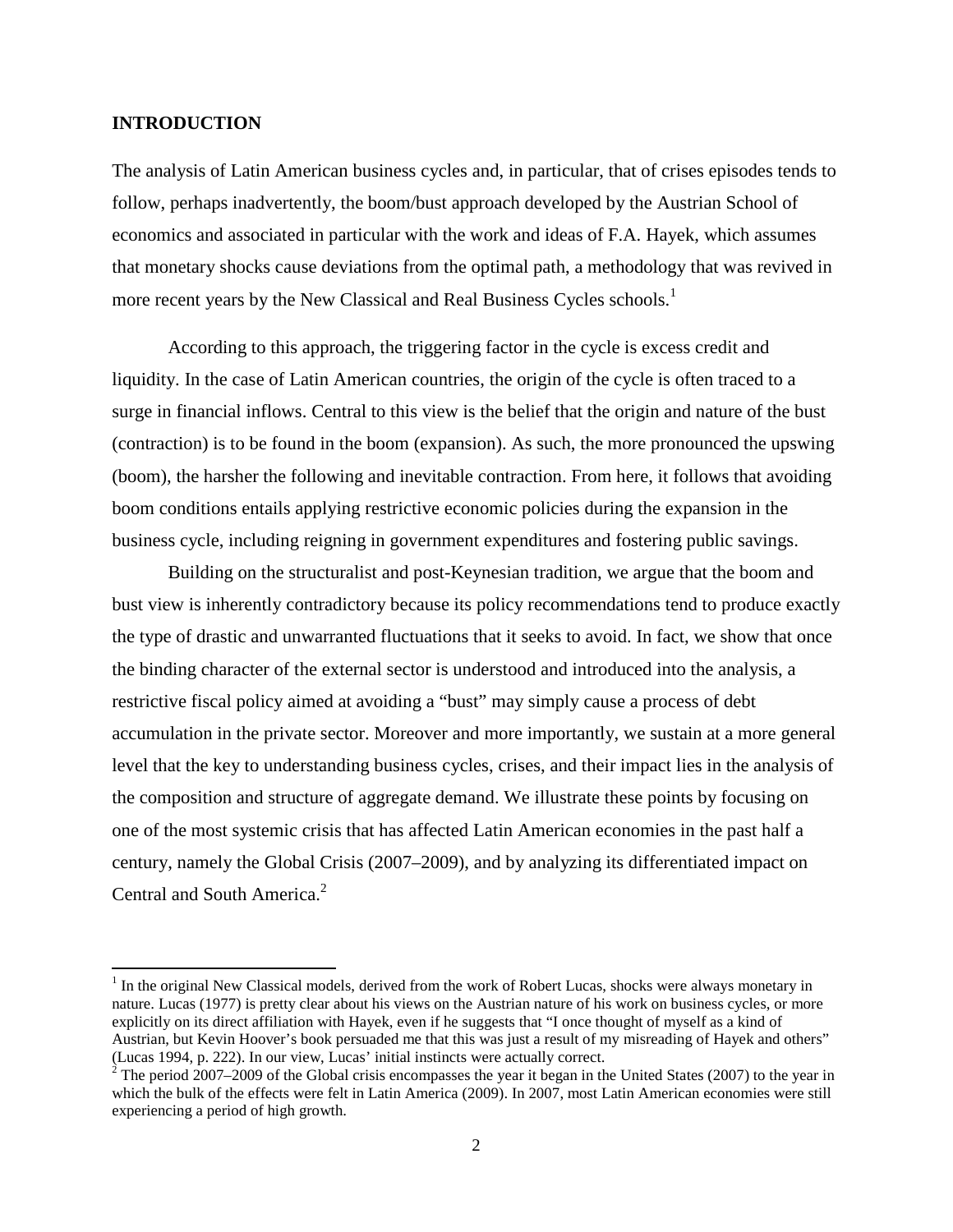We argue that the brunt of the effects of the crisis were felt in Central America mainly due to the rising current account deficit whose mirror image was the accumulation of private debt once the fiscal accounts were kept in (or near) balance. The impact of the crisis forced a private sector deleveraging process that had devastating consequences on investment, output, and the financial sector. In contrast to the boom-bust view the chain of causation of our analysis runs from deleveraging to the real economy and then to liquidity and finance, while also suggesting that the external constraint imposed by the current account does not, in general, allow for rates of growth compatible with catching up with advanced economies. On the other hand, South America was not, for the most part, as affected mainly due to the favorable performance of its external sector, which allowed the private sector balance to register a surplus. This is not to say that growth has resulted exclusively from the external conditions in South America, but that over the last boom, the external constraint was not binding.

We attribute this differentiated impact to the fact that under a contractionary fiscal stance, the type of growth regime followed by Central America, based on private debt accumulation, was much more vulnerable to this particular type of crisis than that followed by South American countries based on a large commodity export-led growth, which provided space for domestic demand and increasing social transfers.

The paper is divided into six sections. The first discusses the boom-bust view of the business cycles and crises and its policy implications. The second section describes the impact of the Global Crisis on Latin America and its sub regions (South and Central America). The third section develops a macroeconomic model based on Kaleckian and Minskyian insights for the analysis of the business cycle and crises. The fourth and fifth sections provide empirical evidence in the case of the Global Crisis for Central and South America that exemplify some of the key features of the model. These sections also show that contrary to the boom/bust view of the cycle, credit is endogenous to demand conditions. The final reflections are found in the conclusion.

### **THE BOOM AND BUST VIEW OF BUSINESS CYCLES AND CRISES**

The great majority of Latin American economists, independently of their political view point, see the business cycle as a succession of booms and busts around an exogenously determined and optimal trend. The origins of the boom and bust view can be traced to the Austrian Business

3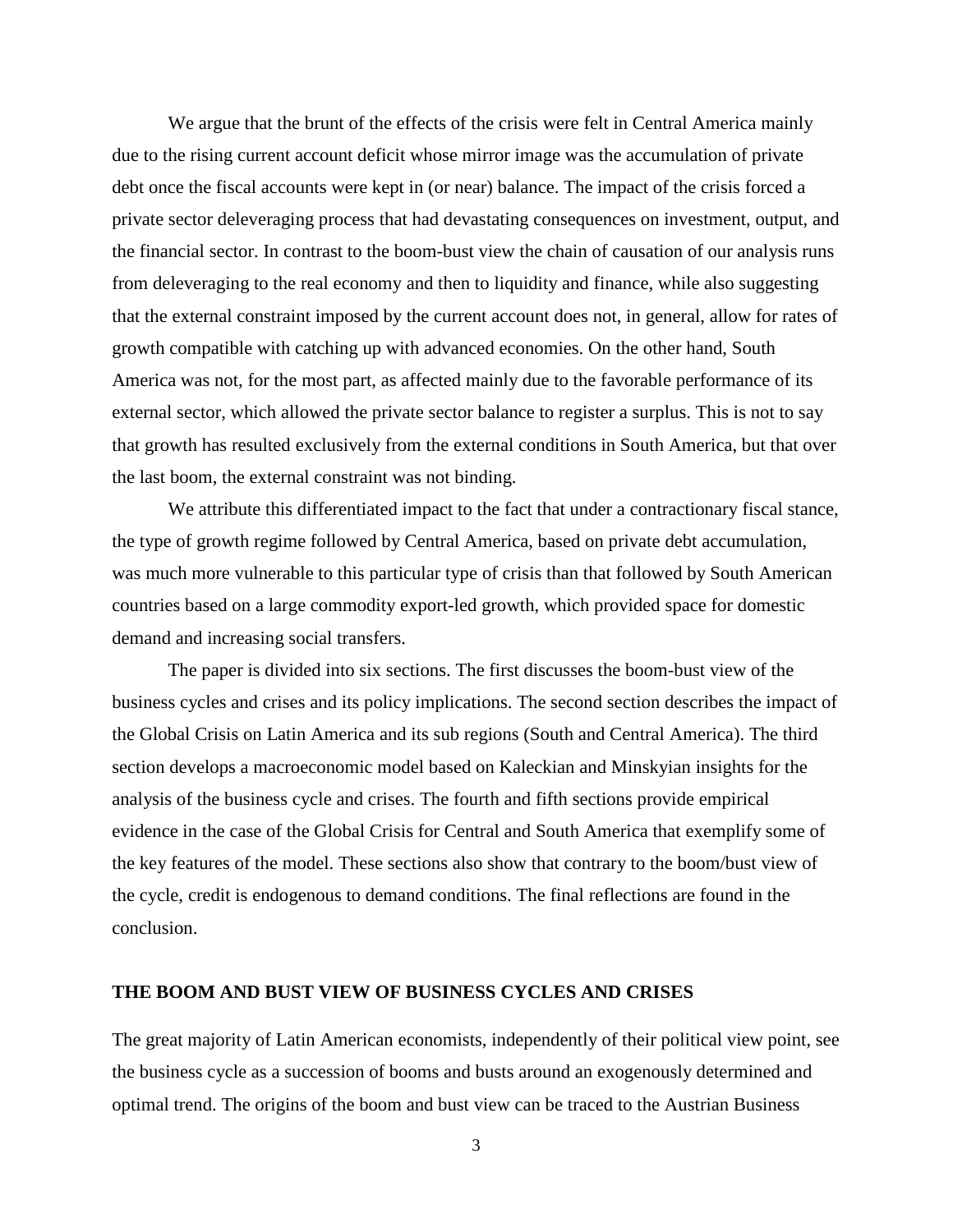Cycle theory and, more precisely, to Clément Juglar (Wicksell 1898, Schumpeter 1939, and Hayek 1933), and has been revived in the works of New Classical authors like Lucas (1981) and by Kydland and Prescott  $(1982)$ .<sup>[3](#page-4-0)</sup> In a nutshell, it sustains that the intensity of the recession/contraction in an economic cycle is directly proportionate to the previous expansionary phase. The more pronounced the expansion, the sharper the recession will be. The recession is thus a product of the expansion. $4$ 

From here follows the most important conclusion of this view, which says that contractions are inevitable and necessary. Furthermore, contractions can even be conceived as being desirable, as illustrated by the introduction of liquidation as a sub-phase within the economic cycle associated with this approach.<sup>[5](#page-4-2)</sup> Economic policy cannot suppress contractions, but it can prevent their development into busts. Since contractions and also crises are incubated during expansion periods, crisis management is tantamount to expansion management, and cooling the economy during the booms to avoid the excesses of the cycle is seen as part of good macroeconomic policy.

The literature on the subject does not provide any numerical or quantitative threshold for defining an expansion or a boom. Nonetheless, this phase of the cycle is generally identified, as in Austrian business cycle theory, with greater overall liquidity conditions. This is characterized mainly by credit growth above trend ("excess credit") for both developed and developing countries. In addition, in the case of developing countries, booms are also associated with increased and large financial inflows.<sup>6</sup> [I](#page-4-3)n fact, the chain of causation in a boom period proceeds

<span id="page-4-0"></span><sup>&</sup>lt;sup>3</sup> Some of the authors emphasize monetary shocks, while others stress real disturbances to the optimal trend. The Keynesian Revolution was, to some extent, developed as a reaction to this tradition, and led to a view of the cycle in which trend and fluctuations result endogenously from the interactions of autonomous demand decisions and the adjustment of productive capacity. It is important to note that the trend itself, that is, potential output, is endogenous and demand driven. See for example, McCombie and Thirlwall (1994) and Bortis (1996).

<span id="page-4-2"></span><span id="page-4-1"></span><sup>4</sup> Or as put by Juglar: "the only cause of depression is prosperity" (*apud* Schumpeter 1927, p.29).

<sup>&</sup>lt;sup>5</sup> Liquidation was one the phases of the cycle identified by Juglar and became associated with the Austrian theory of the business cycle (e.g. Schumpeter 1939; Hayek 1933) and with passive policies adopted by governments before the Great Depression and the Keynesian Revolution. Eichengreen (1999, pp. 8-12) defines it as: "… liquidationism, according to which business cycle downturns served the Darwinian function of weeding out the weak enterprises least well adapted to a dynamic economy."

<span id="page-4-3"></span><sup>&</sup>lt;sup>6</sup> Mendoza and Terrones (2008, p. 26) argue that large financial inflows precede "credit booms" in developing economies, whereas in developed economies, these are preceded by productivity gains or domestic financial reforms. Within the boom-bust tradition, placing the focus on financial inflows as the cause of the boom has led to emphasize "sudden stops" as the triggering mechanism of the bust. In the literature, sudden stops occur concurrently with balance of payments or currency crises. Sudden stops generally involve a reduction in the current account deficit in the year of occurrence of the sudden stop or one year after. As will become clearer in the text, we agree that a sharp decline in financial inflows can be part and, indeed, is an important part of the explanation of the business cycle and crises; however, sudden stops are not necessarily related to a balance of payments crisis.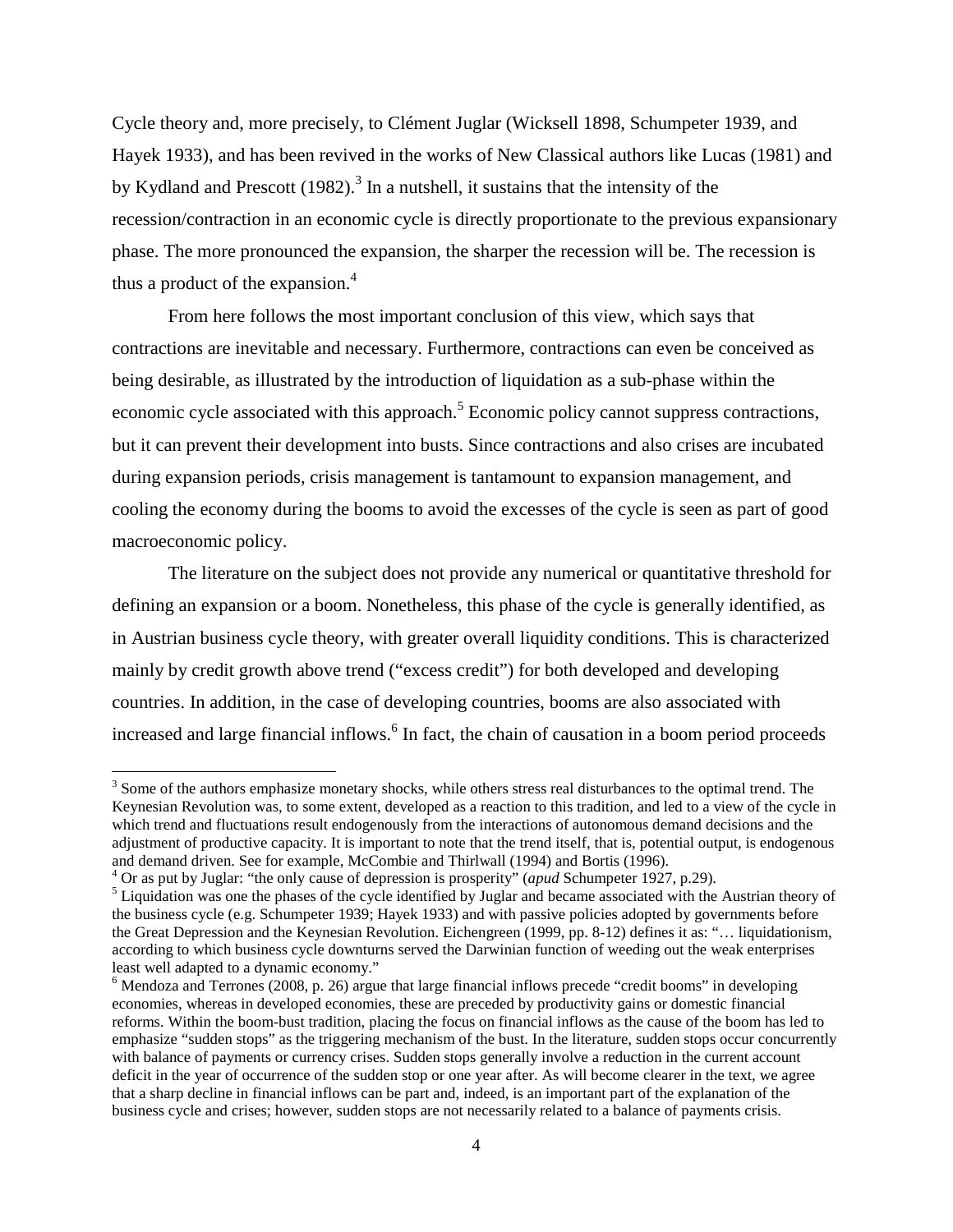from increased financial flows to greater credit, liquidity, and spending. In the transmission mechanism, the proponents of this view highlight the fact that the pro-cyclical behavior of government expenditure is a key contributor to the generation of booms and, hence, by the logic of the approach to the occurrence and the intensity of the following and necessary contraction. Thus, the often quoted aphorism: "contractions are not managed in the downward phase of the cycle but in the upward phase of the economic cycle."<sup>[7](#page-5-0)</sup>

Note, furthermore, that within this approach, pro-cyclicality in the upswing has a clear cost not only because the intensity of the upturn determines that of the downturn, but also because a pro-cyclical stance in the upturn prevents undertaking a counter cyclical stance in the downturn. Hence, counter cyclicality in the downward phase of the cycle is predated on counter cyclicality in the upturn. Or, to put it in a more straightforward manner, what in mainstream constitutes a counter cyclical approach to business is, thus, ultimately reduced to counter cyclicality in the upswing.

According to a minority opinion within this boom-bust view, counter cyclicality amounts to the implementation of capital management techniques to tame and administer financial inflows. But, by far, the consensus opinion is centered on exercising restriction on government expenditures or increasing fiscal savings in the upswing of the cycle.<sup>[8](#page-5-1)</sup> In practice, this has amounted to place an increasing focus on balanced budgets across the Latina American region, and in some countries the adoption of fiscal rules, such as the structural balance rule in the case of Chile (2000) or fiscal responsibility laws in Argentina (1999 and 2004), Brazil (2000), Colombia (2003), Ecuador (2002 y 2005), Panamá (2002 and 2004), Peru (2000 and 2002) and Venezuela  $(2003)$ .<sup>[9](#page-5-2)</sup>

Furthermore, its impact will depend on the composition of aggregate demand. For more on the conventional view, see Calvo (1998), Calvo et al. (2004), and Izquierdo et. al. (2008). See Jorda and Aliber (2005) for a recent analysis of the importance of credit in boom and bust. Perez Caldentey and Vernengo (2011) show that the boom and bust view has a long tradition in the understanding of cycles in Latin America.

<span id="page-5-0"></span><sup>7</sup> Evidence presented by Kaminsky *et al*. (2004), for the period 1960–2003 for 104 countries, including developed and developing countries worldwide, shows that the correlation coefficient between the cyclical component of real GDP and real central government expenditure is positive (pro-cyclical) for the majority of countries under study, especially for developing countries. This is often used as an argument in favor of promoting austerity during the booms.

<span id="page-5-1"></span> $8 \text{ In this regard, the boom-bust view is akin to what Tobin (1974) termed the cyclical mentally to describe economic$ policy in the Truman and Eisenhower administrations, where the function of the federal government is the moderation of cyclical swings.

<span id="page-5-2"></span> $9$  The arguments underscoring the adoption of rules are well known. Rules improve the credibility of institutions and the reputation of policy makers. Institutions have clear objectives; namely: a credible policy is one for which agents expect that it will have its intended effects. Reputation is based on known preferences by the public and preferences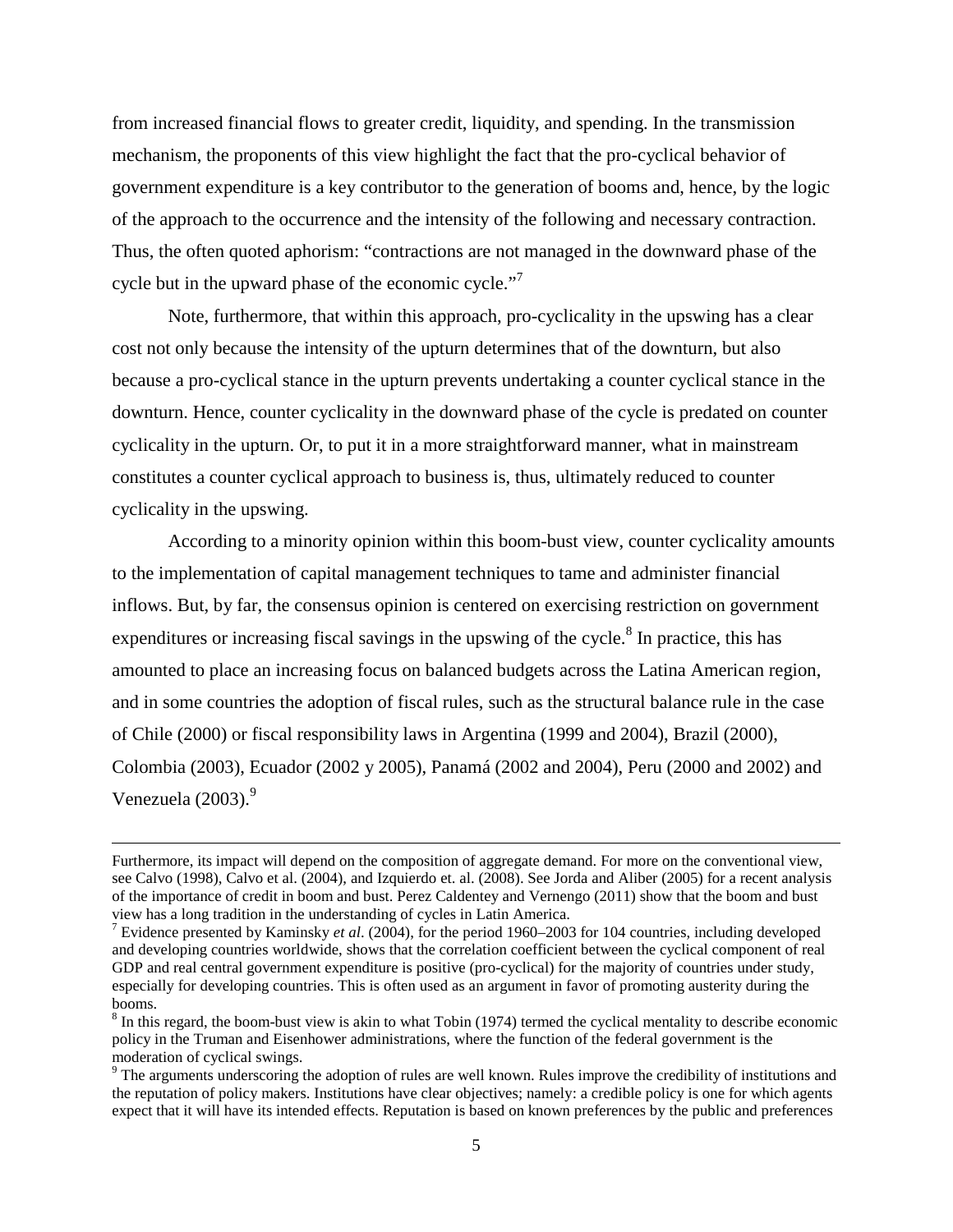From our perspective, the boom-bust view of business cycles contains an inherent contradiction in the sense that its policy recommendations cause exactly the type of drastic fluctuation that its proponents wish to avoid. This becomes visible when the balance-ofpayments constrained nature of developing economies is understood and incorporated into an analysis that considers the interaction between the government and external and private sectors in a context in which potential output is demand-driven. In what follows, we illustrate this issue using as an example of the most important systemic crisis for Latin America since the 1980s Debt Crisis—that is, the recent Global Crisis or Great Recession (2007–2009).

#### **LATIN AMERICA AND THE GLOBAL CRISIS (2007–2009)**

The Global Crisis (2007–2009) is considered to be the worst and sharpest recession in the post-WWII era. With a few exceptions, the majority of the economies of the world registered a significant reduction of their growth rates.<sup>[10](#page-6-0)</sup> The Latin American region was no exception. The crisis interrupted the most dynamic and longest period of expansion of Latin American economies in over three decades lasting from 2004 to 2007, and in some cases to 2008. During this period, the rate of growth of GDP for the region on average reached 6.1 percent, which was above that recorded for the 1970s, 1980s and 1990s (respectively 4.9 percent, 1.5 percent, and 3.7 percent).<sup>[11](#page-6-1)</sup> In line with the impact of the crisis worldwide, Latin American and Caribbean countries witnessed, on average, a decline in the regional GDP growth rate of -0.5 percent for 2009 (5.2 percent in 2008). At the national level, 10 out of 18 (or 55 percent of the total) Latin American economies experienced output contractions.

From a comparative sub-regional perspective, the effects of the crisis are far from homogeneous and were felt with much greater intensity in Central America than in South America. On average, the rate of growth in 2009 plunged by -1.5 percent, on average, for Central America (Costa Rica, El Salvador, Guatemala, Honduras, and Nicaragua), and -1 percent if

that are expected to remain invariant. Note that the majority of countries in Latin America that have adopted fiscal rules also have in place a monetary rule whether it be inflation targeting (Chile, Colombia, Peru) or hard peg rule (Ecuador, Panama).

<span id="page-6-0"></span> $10$  The crisis originated in the developed world and the impact on output was felt with greater force in advanced economies than in emerging and developing economies. The rate of growth in the former group declined from 0.5 percent in 2008 to -4.2 percent in 2009. In the latter case, the rate of growth of output declined from 6.3 percent to 2.8 percent for the same period.

<span id="page-6-1"></span> $11$  In the period 2000–2010, the average rate of growth of GDP for Latin America was 3.9 percent.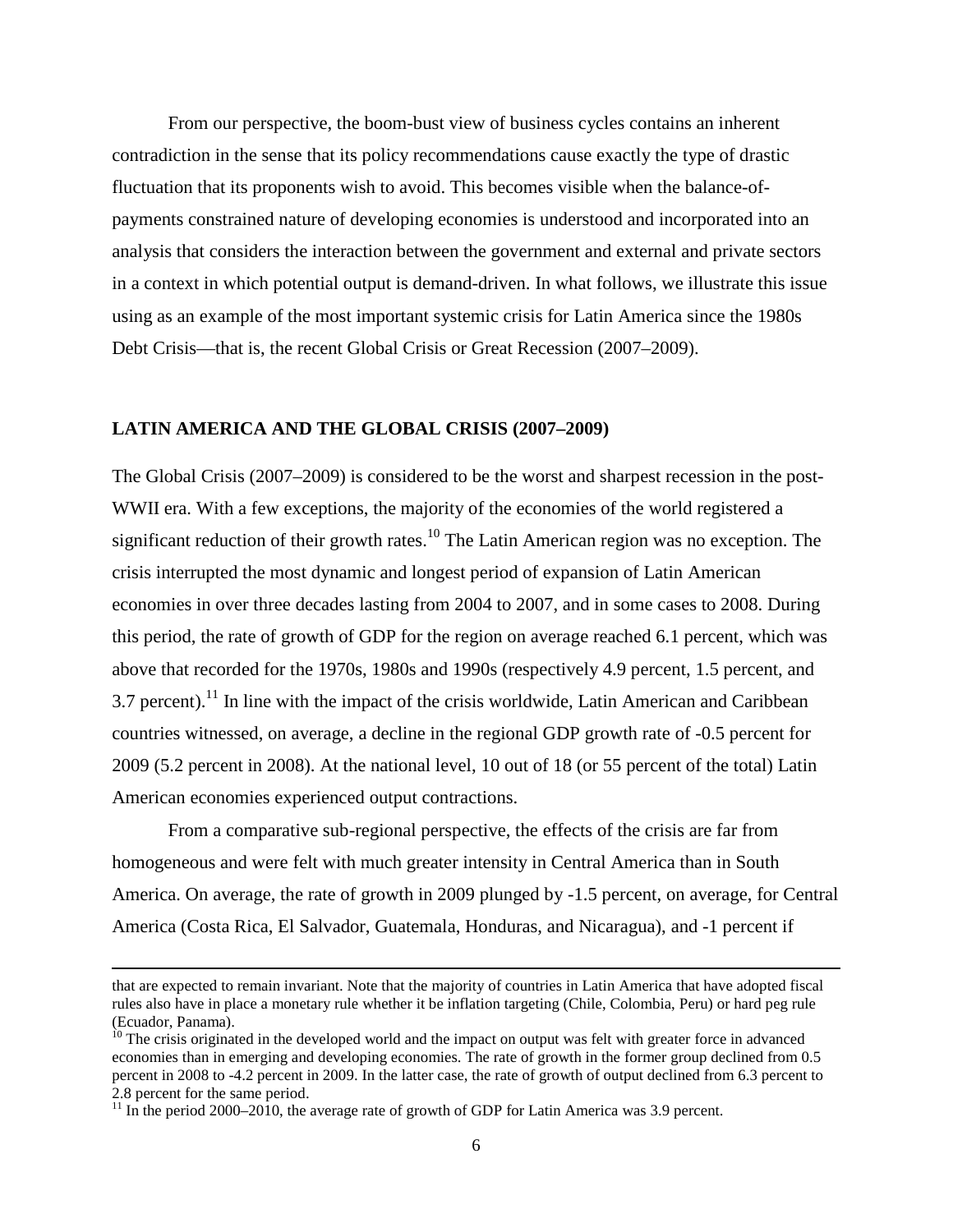Panama and the Dominican Republic are included. South America did not, on average, register a contraction, and managed to maintain a positive rate growth (0.06 percent), as can be seen in Figures 1 and 2.



*Figure 1* Rates of growth of GDP for South and Central America 1961–2010 (averages)

In addition, when seen from a historical perspective, the Global Crisis was for Central American countries one of the sharpest contractions on record since the 1960s, only superseded by that of the 1980s Debt Crisis (-3.0 and -3.3 percent in 1979 and 1982). Contrarily for South America, the Great Recession can hardly be categorized as a major economic event or on par with the crisis episodes that have affected this group of countries since the 1980s, including the Debt (1980s), Tequila (1994–1995), Asian (1997–1998), Brazilian (1999), Russian (1999), and Argentinean (2002) crises. South America, on average, registered negative rates of growth in 1982–1983, 1999, and 2002 (-3.6 percent, -2.4 percent, and -0.7 percent, on average, respectively) reflecting the impact of the Debt, Asian, Brazilian, Russian, and Argentinean crises.

*Source:* World Bank. World Development Indicators and Global Finance (2012)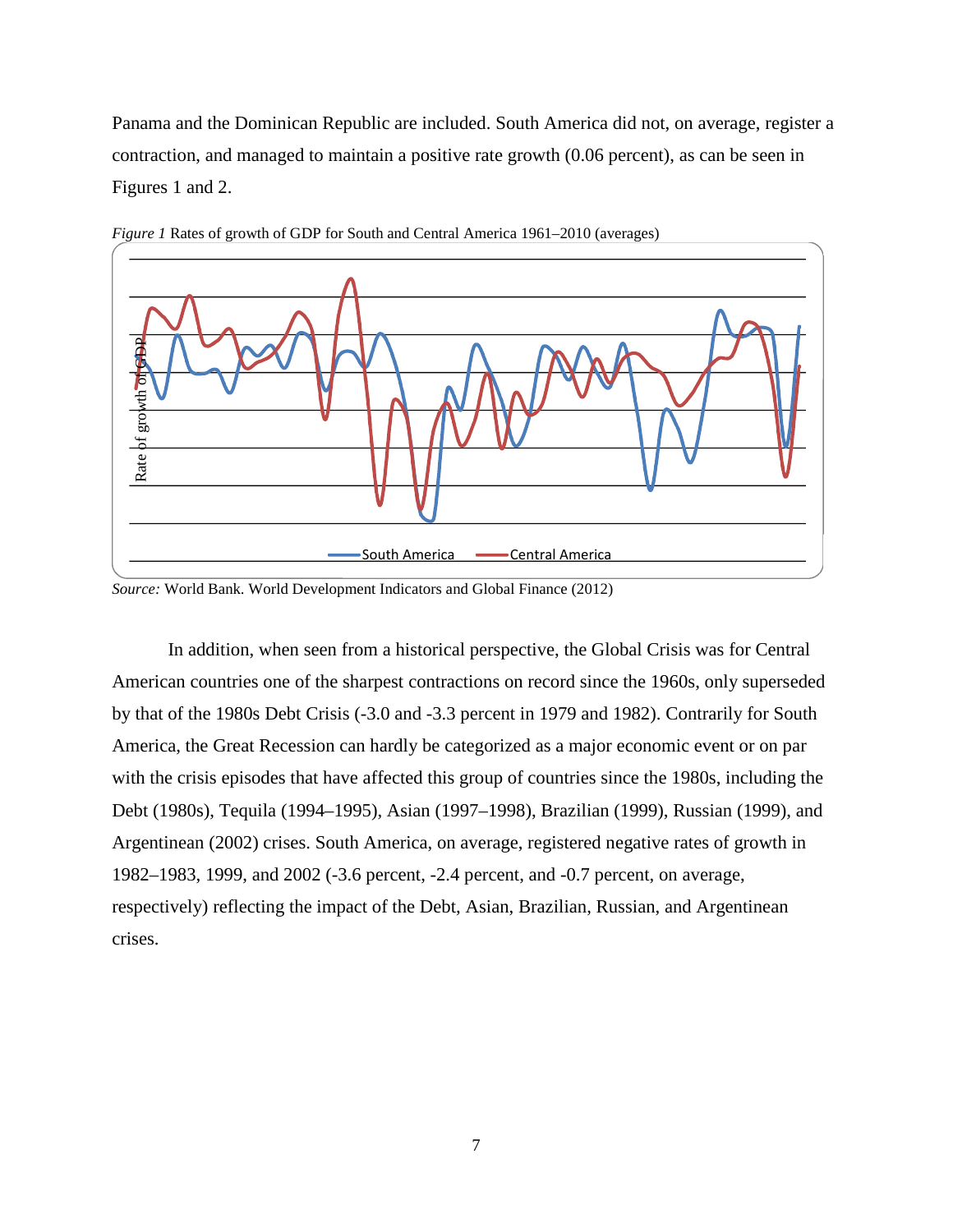

*Figure 2* GDP per capita growth by Latin American Countries (2009)

*Source:* World Bank. World Bank Development Indicators and Global Finance (2012)

The significant effects of the crisis on Central American countries are not difficult to explain. These economies have close economic ties with the United States, which was the epicenter of the Great Recession. The United States is the largest export market for their goods and services. Exports of goods to the United States account for 37 percent, 48 percent, 40 percent, 37 percent, 31 percent, and 29 percent of the total in 2010 for Costa Rica, El Salvador, Guatemala, Honduras, Nicaragua, and Panama (and 59 percent for the Dominican Republic).<sup>[12](#page-8-0)</sup> The United States is also the main provider of remittances, which averaged 3 percent, 6 percent, and 9 percent of GDP on average for Central America in the 1980s, 1990s, and 2000s, and also of financial flows which are essential to fund their continual current account imbalances.<sup>[13](#page-8-1)</sup>

<span id="page-8-0"></span> $12$  As a point of reference for the same year, Mexican exports to the United States represented 80 percent of its total exports. Latin America and the Caribbean is the second market of importance representing 29 percent, 43 percent, 42 percent, 29 percent, 44 percent, and 21 percent for the same countries for the same year. In the case of the Dominican Republic, Latin America and the Caribbean is the destination of 23 percent of its exports.

<span id="page-8-1"></span><sup>&</sup>lt;sup>13</sup> Available evidence for the period running from 1980 to 2010 shows that the current account was in the deficit on average for Central America increasing from US\$ 3 to 18 billion dollars. A closer inspection of the data by country level shows that only El Salvador, Guatemala, and Panama registered surpluses in their current account. Both El Salvador and Guatemala recorded a positive result in a single year throughout the entire period (1980 and 2004, respectively). Panama posited surpluses in the years 1983, 1985, and 1994 and the period 1987–1990.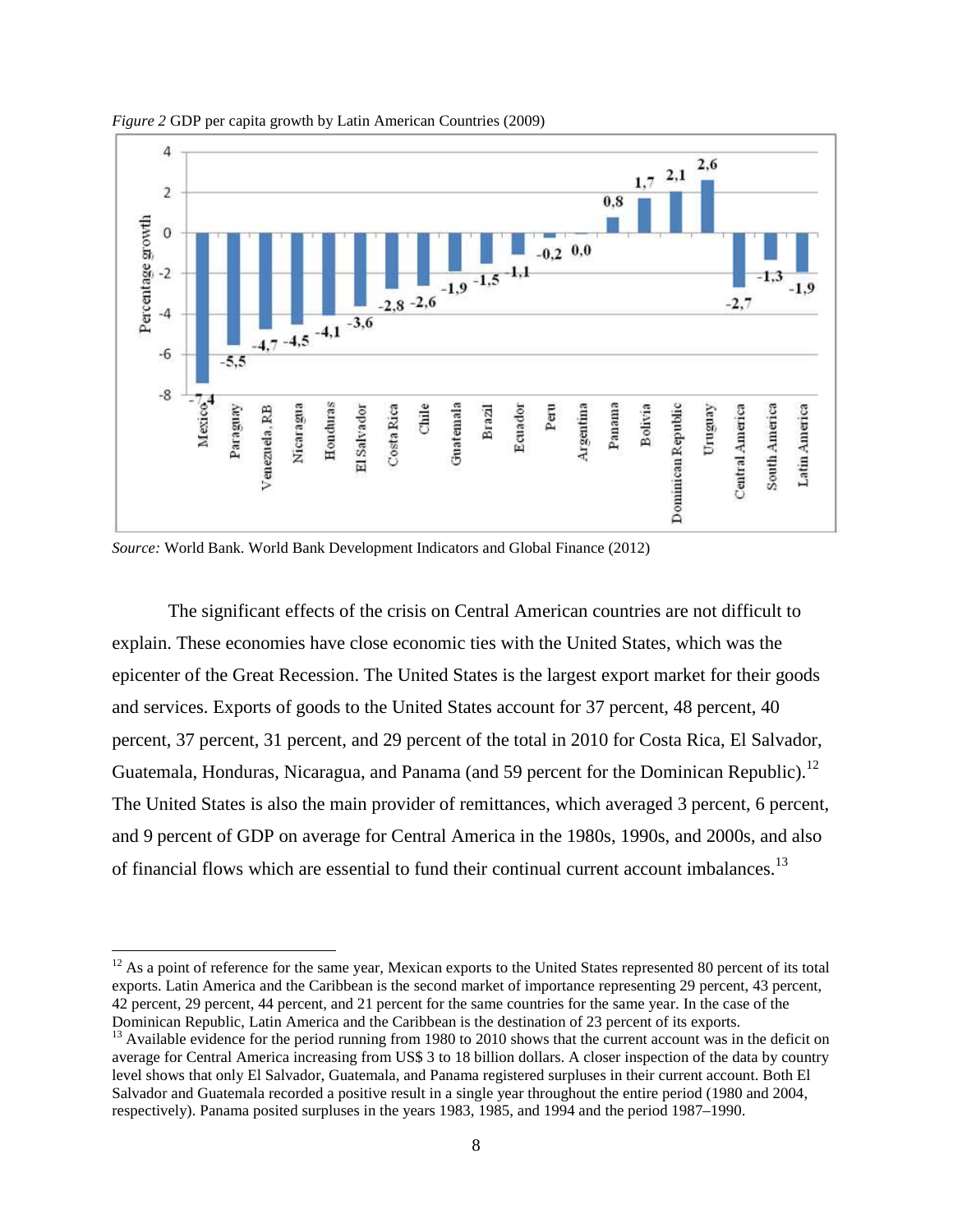This is reflected in the fact that the Central American business cycle and its turning points are closely related to that of the United States. This is shown in Table 1, which displays the correlation coefficients of real GDP cycles using a Baxter-King filter between Latin American countries and the United States for the period 1960–2010, 1970–2010, 1980–2010, and 1990–2010. The correlation coefficients for Central American countries (in bold) are, for the majority, statistically significant for the different periods considered.<sup>[14](#page-9-0)</sup>

| 01                 |              |           |           |           |
|--------------------|--------------|-----------|-----------|-----------|
|                    | 1960-2010    | 1970-2010 | 1980-2010 | 1990-2010 |
| Argentina          | 0.10<br>0.07 |           | 0.16      | 0.25      |
| <b>Bolivia</b>     | 0.15         | $0.27*$   | 0.03      | $-0.09$   |
| <b>Brazil</b>      | $0.19**$     | $0.25*$   | 0.21      | 0.16      |
| Chile              | $0.34*$      | $0.36*$   | $0.37*$   | $-0.01$   |
| Colombia           | $0.22*$      | $0.26*$   | 0.07      | 0.06      |
| <b>Costa Rica</b>  | $0.66*$      | $0.67*$   | $0.67*$   | $0.62*$   |
| Dominican Republic | $-0.05$      | 0.11      | 0.18      | $0.39*$   |
| Ecuador            | $-0.09$      | $-0.03$   | $-0.06$   | $-0.35*$  |
| <b>El Salvador</b> | $0.52*$      | $0.53*$   | $0.50*$   | $0.46*$   |
| <b>Guatemala</b>   | $0.38*$      | $0.44*$   | $0.24**$  | $0.41*$   |
| <b>Honduras</b>    | $0.88*$      | $0.64*$   | $0.33*$   | 0.15      |
| Mexico             | $0.20**$     | 0.19      | $0.26**$  | $0.54*$   |
| <b>Nicaragua</b>   | $-0.10$      | $-0.11$   | 0.00      | $0.53*$   |
| Panama             | $-0.06$      | $-0.06$   | $-0.20$   | 0.14      |
| Paraguay           | 0.08         | 0.12      | 0.11      | $-0.06$   |
| Peru               | $-0.15$      | $-0.17$   | $-0.08$   | 0.06      |
| Uruguay            | 0.05         | 0.02      | 0.18      | $0.38*$   |
| Venezuela, RB      | 0.11         | 0.12      | 0.04      | 0.15      |

*Table 1* Correlation coefficients between Latin American countries and United States cycles for 1960–2010 with a Baxter-King filtering procedure

*Note:* \* and \*\* denote significance at the 95 percent and 90 percent level of confidence. The statistical significance of the correlation coefficient was determined on the basis of the formula: 2  $(\sqrt{n-2})$  wh 1  $r(\sqrt{n-2})$  $\rho = \frac{r(\sqrt{n-1})}{\sqrt{1-r}}$ where *r* is the simple

correlation coefficient and *n* the number of observations.  $\rho$  follows a student-t distribution. The Baxter-King filter was applied on the real GDP series (constant US\$ 2000) in level terms.

Source: Authors' own on the basis of World Development Indicators and Global Finance. World Bank (2012)

This relatively minor effect of the crisis on South America, both in regional and historical comparative terms, requires an explanation, since in fact the nature and transmission mechanisms

<span id="page-9-0"></span> $<sup>14</sup>$  The correlation coefficients are statistically significant in all periods for Costa Rica, El Salvador, and Guatemala.</sup> In the case of Honduras, the coefficients are significant for all but the last period. In the cases of Nicaragua, the results are more erratic (this also applies to Panama and the Dominican Republic).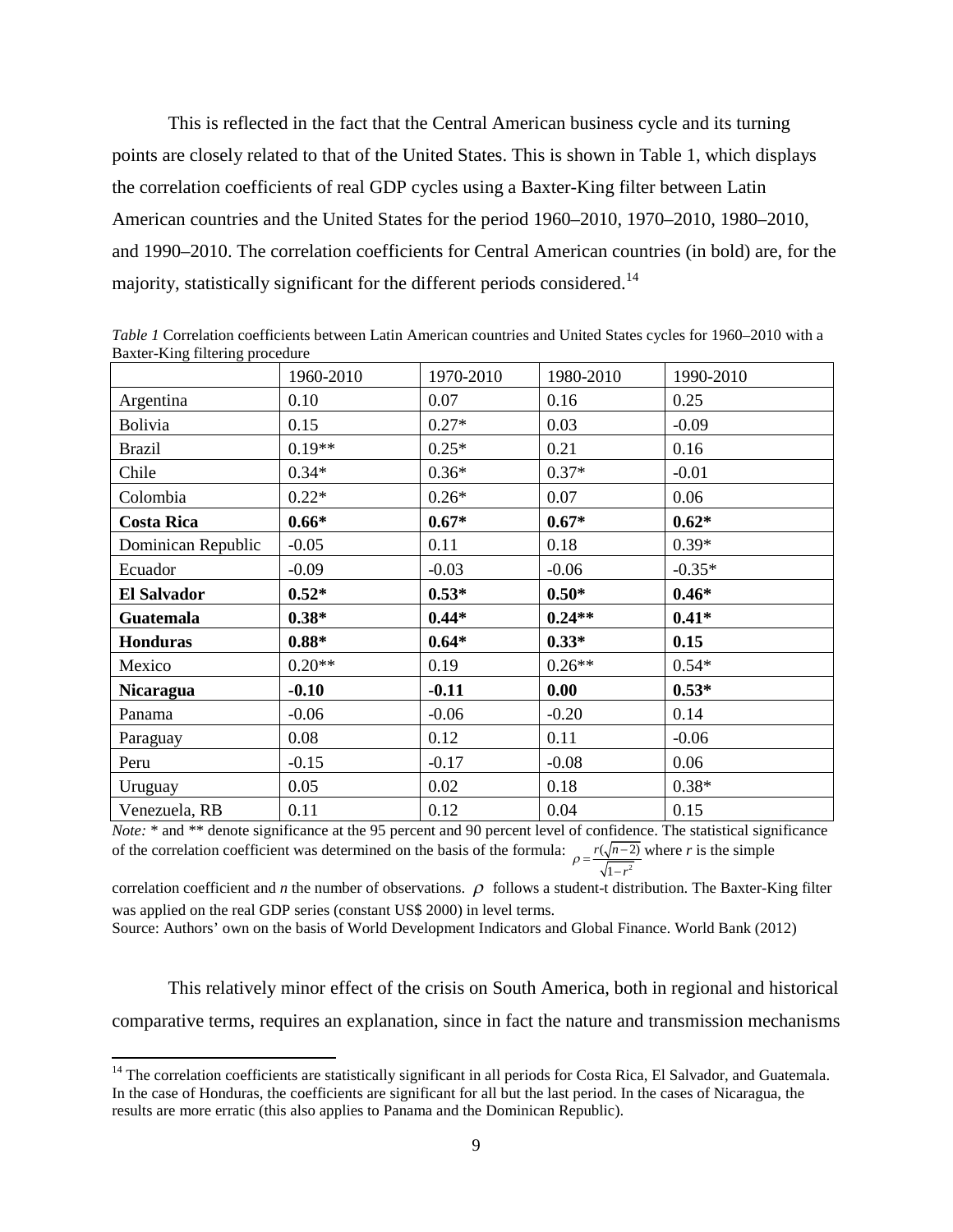of the Great Recession (2008–2009) share many similarities with those of other past major episodes including the Debt (1980s), Tequila (1994–1995), Asian (1997–1998), Russian (1999), Brazilian (1999), and Argentinean (2002) crises.

The Great Recession was a systemic crisis, as was the Debt Crisis episode. In both instances, all Latin American countries witnessed a deceleration or outright contraction of economic activity. The Global Crisis involved, as in all of the above cases, a greater contraction in investment than in the other components of aggregate demand, including consumption, government spending, and exports. In fact, a comparative exercise taking into account the Debt, Tequila, Asian- Brazilian- Russian and Argentina crises shows that the rate of growth of gross capital formation fell on average by 14 percent in real terms, whereas GDP growth contracted by -3.8 percent (see Table 2).

*Table 2* Rate of growth of GDP, gross fixed capital formation, consumption and financial flows as percentage of nominal GDP during pre-crises, crises, and post-crises periods in South America

| Past crisis                          | Pre-Crisis | Crisis  | Post Crisis |
|--------------------------------------|------------|---------|-------------|
| <b>GDP</b>                           |            | $-3.8$  |             |
| <b>Gross Fixed Capital Formation</b> |            | $-14.0$ | 10.5        |
| <b>Consumption</b>                   |            | $-3.0$  | 4.3         |
| <b>Financial Flows</b>               |            | $-5.7$  |             |

*Note:* Includes the Debt, Tequila, Asian-Russian and Argentina crises. The pre-crisis and post-crisis period refers to a five-year average.

*Source:* Authors' own on the basis of IMF (2012) and World Development Indicators and Global Finance (World Bank, 2012)

As in all the other episodes, the countries affected by a crisis witnessed a decline in financial flows. On average, available evidence for the Debt, Tequila, Asian-Brazilian-Russian and Argentina crises show that financial flows declined from 5.0 percent to -5.7 percent of GDP from the pre-crisis to the crisis period (see Table 2). Depending on the particular episode, the decline in flows reflected to a greater or lesser extent the behavior of short-term, portfolio equity or long-term foreign direct investment. The drying up of external finance is mirrored in all cases by a reduction in domestic credit availability. The decline in external finance was also accompanied, as in some episodes, with a decline in the terms of trade.

From our point of view, the differential impact of the Global Crisis on Central American and South American economies can be explained by the differences in the growth strategies in the period preceding the onset of the crisis. We argue, in particular, that during this period both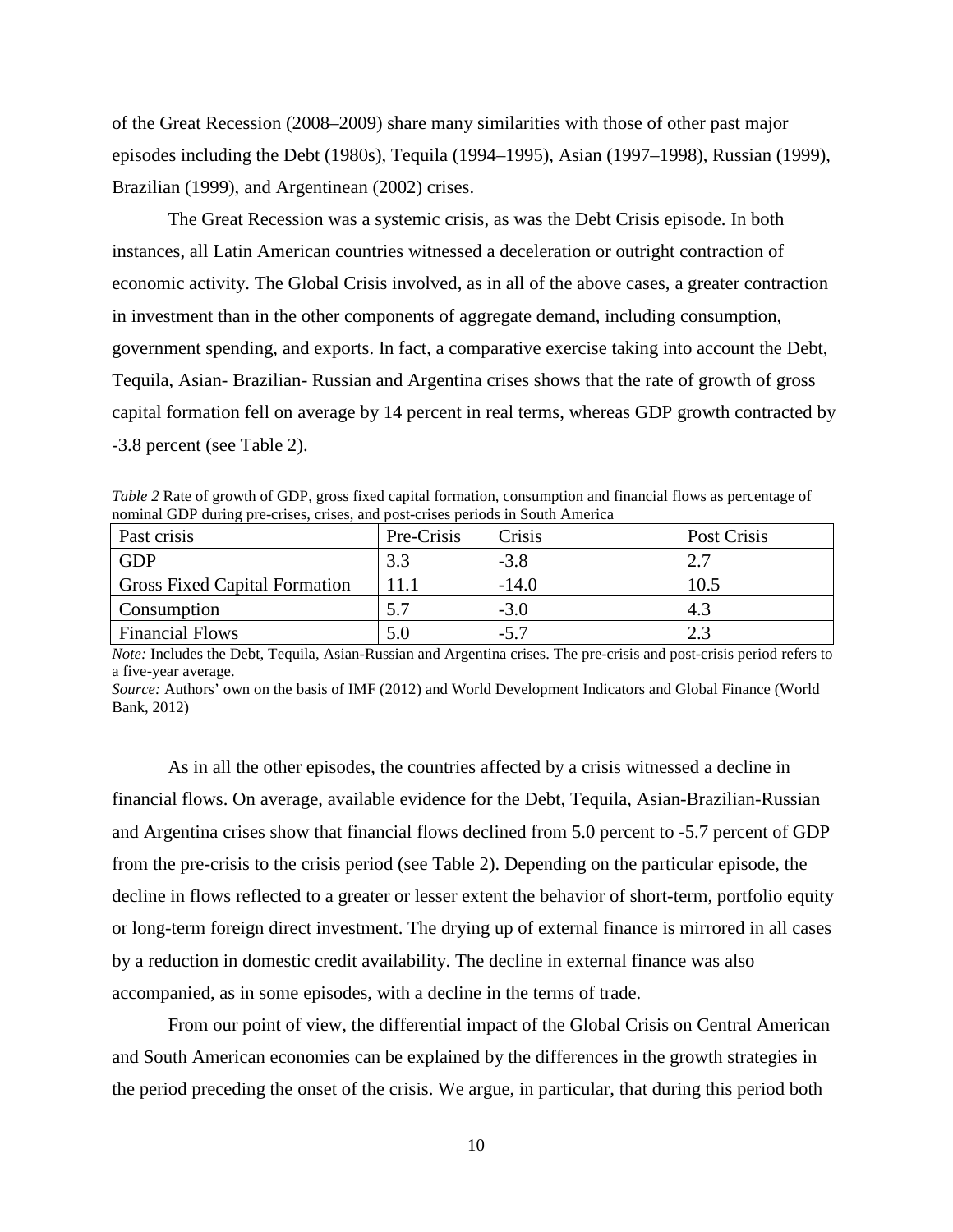Central America and South America pursued profit-driven growth strategies that were dependent on the preceding liberalization strategies associated with the integration into external markets. However, there was an important difference in the way the strategy was made operational. Central America's domestic demand was debt-driven, and the external constraint was eased by "exporting people," that is, by remittances from immigrants and exports of "maquilas," in turn, dependent on cheap labor. Contrarily, South America's regime was associated to the expansion of wages and social transfers, with an export-led boom that depended on favorable terms-of-trade to ease the balance of payments constraint (Pérez Caldentey and Vernengo 2010).

We are of the opinion that these development strategies have important vulnerabilities that make them unsustainable over time and prone to eventual break-ups and crises. Nonetheless, in this particular case, given the nature of the Great Recession and of the response of developed countries and of the international community, a private debt-led regime had a higher degree of exposure to the impact of the crisis than one sustained on commodity export-led growth. As it will become clearer in the development of our argument, a debt-led growth accumulation is vulnerable, particularly under a contractionary fiscal policy stance, because it makes an economy highly dependent on the availability of access to foreign finance. A drying up of external finance, as was the case during the Global Crisis, can lead to a process of deleveraging, contraction in investment, output, credit demand, and distress in the financial sector. In this respect, the crisis in Central America looks similar to the crisis in the periphery of Europe (Pérez Caldentey and Vernengo 2012).

For its part, in the case of South America, the decline in the terms-of-trade during the crisis did not offset the gains of the previous years. Moreover, the terms-of-trade maintained over all historical records throughout the 2000 decade. The overall agriculture, metal, and energy commodity price index increased by 19 percent, 12 percent, 35 percent, and 27 percent between January 2004 and December 2007. Between January 2008 and January 2010, the rates of growth of these indices fell to 5.3 percent, 18 percent, -10 percent, and 9 percent, respectively. Thereafter, all indices recovered in V-shape, recording growth rates of 17 percent, 12 percent, 24 percent, and 32 percent, respectively, from January 2010 until July 2011.[15](#page-11-0)

<span id="page-11-0"></span><sup>&</sup>lt;sup>15</sup> These data are based on UNCTAD Stat and IMF (2012). For a discussion of the possible reasons for the commodity boom see Serrano (2012).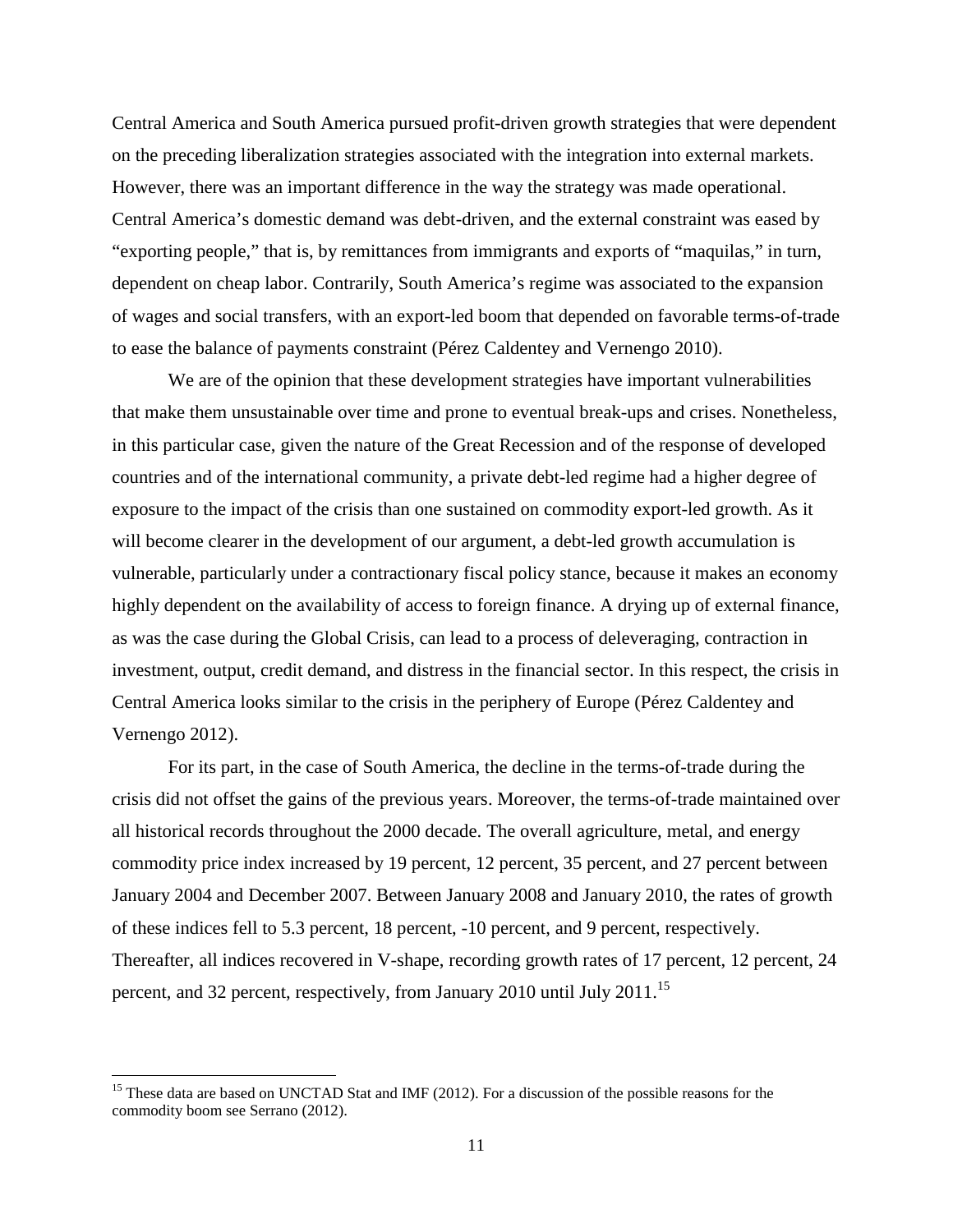Note that our position implies that crises, their characteristics, and their impact cannot be treated as identical over time. These must be understood and analyzed from a "historical time" perspective. Indeed they are events whose effects and consequences depend as much on the predominant transmission mechanism as on the growth regime prevalent at the time of the crisis.

## **A MACROECONOMIC FRAMEWORK FOR THE ANALYSIS OF PROFIT-SEEKING REGIMES**

To analyze the differences/similarities between a profit-debt and profit-export regime and its application to the Latin American case, it is useful to start by laying out a simple Macroeconomic Accounting Model (MAM).<sup>[16](#page-12-0)</sup> The MAM starts with the generation of savings by the different agents that comprise an economy: households (hs), businesses (b), government (g), the financial system (fs), and the foreign/external sector (es). Formally:

| $I(5)0 = IP_1 + IP_2 + IP_3 - \xi_4 - \Pi_{ss}$                     | Financial sector |
|---------------------------------------------------------------------|------------------|
| $(4)S_{es} = e[(M + IP_b^* + IP_a^* + \alpha \Pi) - (X + TR_{es})]$ | External sector  |
| $(3)S_a = \Gamma_h + \Gamma_h - C_a - TR_a - IP_a - eIP_a^*$        | Government       |
| $(2)S_h = \Pi - TR_h - \Gamma_h - IP_h - eIP_h^*$                   | <b>Business</b>  |
| $(1)S_h = W + TR_B + TR_a + TR_{es} + IP_h - C_h - \Gamma_h - IP_h$ | Households       |

### $I(B)0 = IP_h + IP_b + IP_g - \xi_h - \Pi_{fs}$

Where \* denotes foreign and e is the nominal exchange rate.

Savings of households  $(S_h)$  are equal to wages (W) plus transfers of businesses, government, and the external sector ( $TR_B$ ,  $TR_g$ ,  $TR_{es}$ , respectively) minus consumption, the payment of taxes, and interests  $(C_h, \Gamma_h, IP_h, IP_b$ , respectively). Savings of firms  $(S_b)$  equal to profits  $(\Pi_b)$  minus transfers  $(TR_b)$ , taxes  $(\Gamma_b)$ , and the payments of interests on internal and external debt  $(IP_b, elP_b^*)$ . External sector savings equal leakages (imports  $(M)$ , interest payments on external debt,  $(I P_b^* + I P_d^*)$  and profit repatriation  $(\alpha \Pi_b)$  minus injections (exports ( $X$ ) and unilateral transfers or remittances ( $TR_{es}$ )). The financial sector has zero savings as it exactly balances its income (interest payments to households, businesses, and government  $(IP_h, IP_b, IP_g)$  with the issue of liabilities ( $\xi_{\text{A}}$ ).

<span id="page-12-0"></span><sup>&</sup>lt;sup>16</sup> This follows the model of Taylor (1998).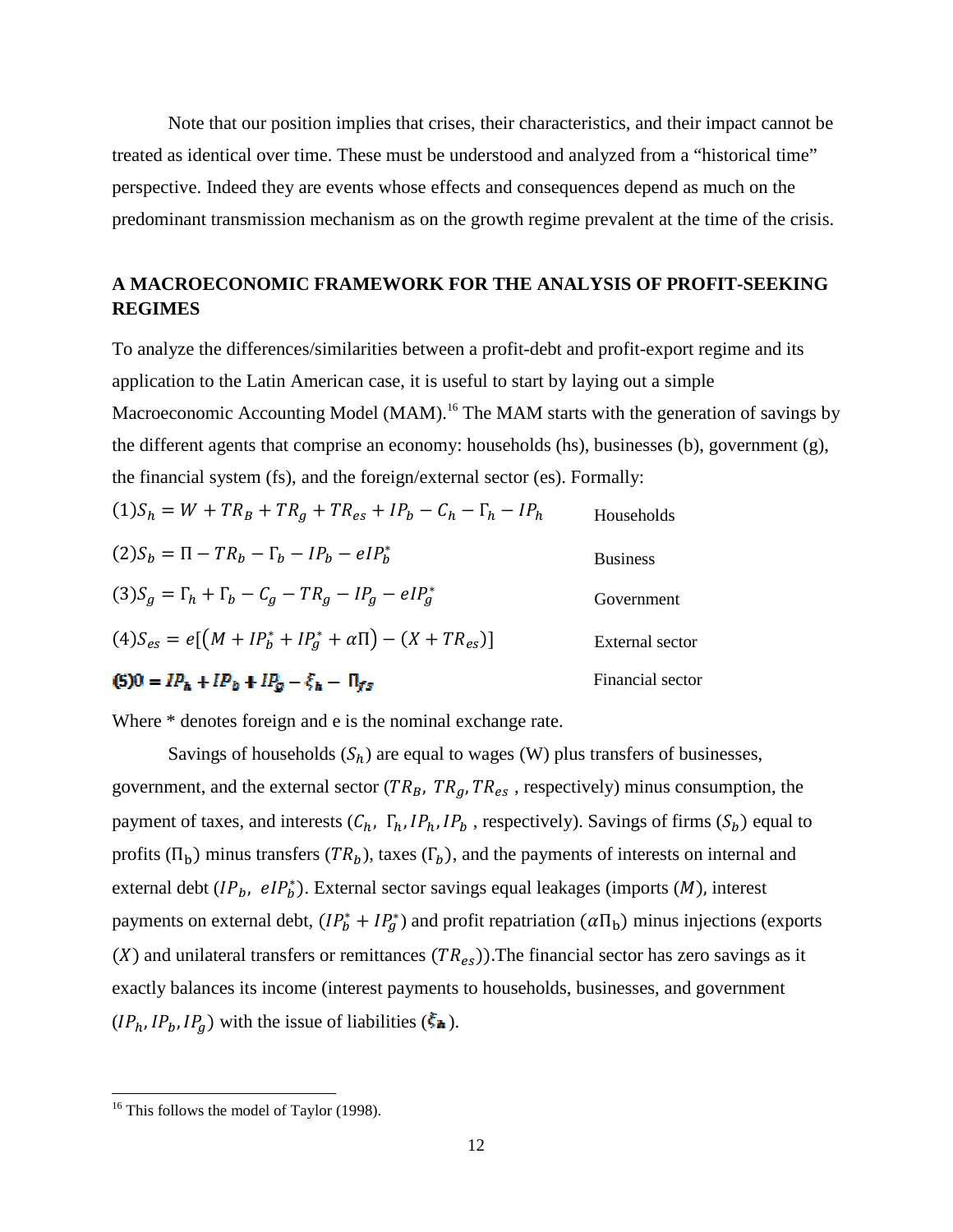Combining equations (1) through (5), we obtain the resource balance for the economy. That is:

$$
(6)S = S_h + S_b + S_g + S_f + S_{es} = W + \Pi(1 - \alpha)e - (C_h + C_g) + e(M - X)
$$

Postulating the equality between savings and investment (S=I), and assuming that investment is undertaken by households $(I_h)$ , businesses  $(I_b)$ , and the government $(I_g)$ , that is:

$$
(7)I_h + I_b + I_g = I = S
$$

Substituting in (6):

$$
(8)Ih + Ib + Ig = W + \Pi(1 - \alpha)e - (Ch + Cg) - e(M - X)
$$

From equation  $(8)$  we obtain the equation for profits:

$$
(9)\Pi = \left[ (I_h + I_b + I_g) - W + (C_h + C_b) - e(M - X) \right] \frac{1}{(1 - \alpha)}
$$

Rearranging terms:

$$
(10)\Pi = [(C_h + I_h - W) + (C_g + I_g) - e(M - X) + I_b]\frac{1}{(1 - \alpha)}
$$

Deducting taxes (Γ) on both sides of (11) yields the profit after tax  $(\Pi_{at})$ equation:



Where  $G = C_g + I_g$ .

Dividing both sides of equation (11) by GDP and summing up the investment terms,<sup>[17](#page-13-0)</sup> we obtain:

<span id="page-13-0"></span><sup>&</sup>lt;sup>17</sup> The solution to the macro model presented in terms of the profit rate Π follows Kalecki (1954, pp.45-52). According to Kalecki (Ibid., p, 49), gross profits net of taxes are equal to the sum of gross investment plus the export surplus, budget deficit and capitalist consumption minus worker savings. Minsky (1982, pp. 38-44), builds on Kalecki with a similar equation. See, also, Minsky (1986, pp. 141-156). See also Felipe and Vernengo (2002-3).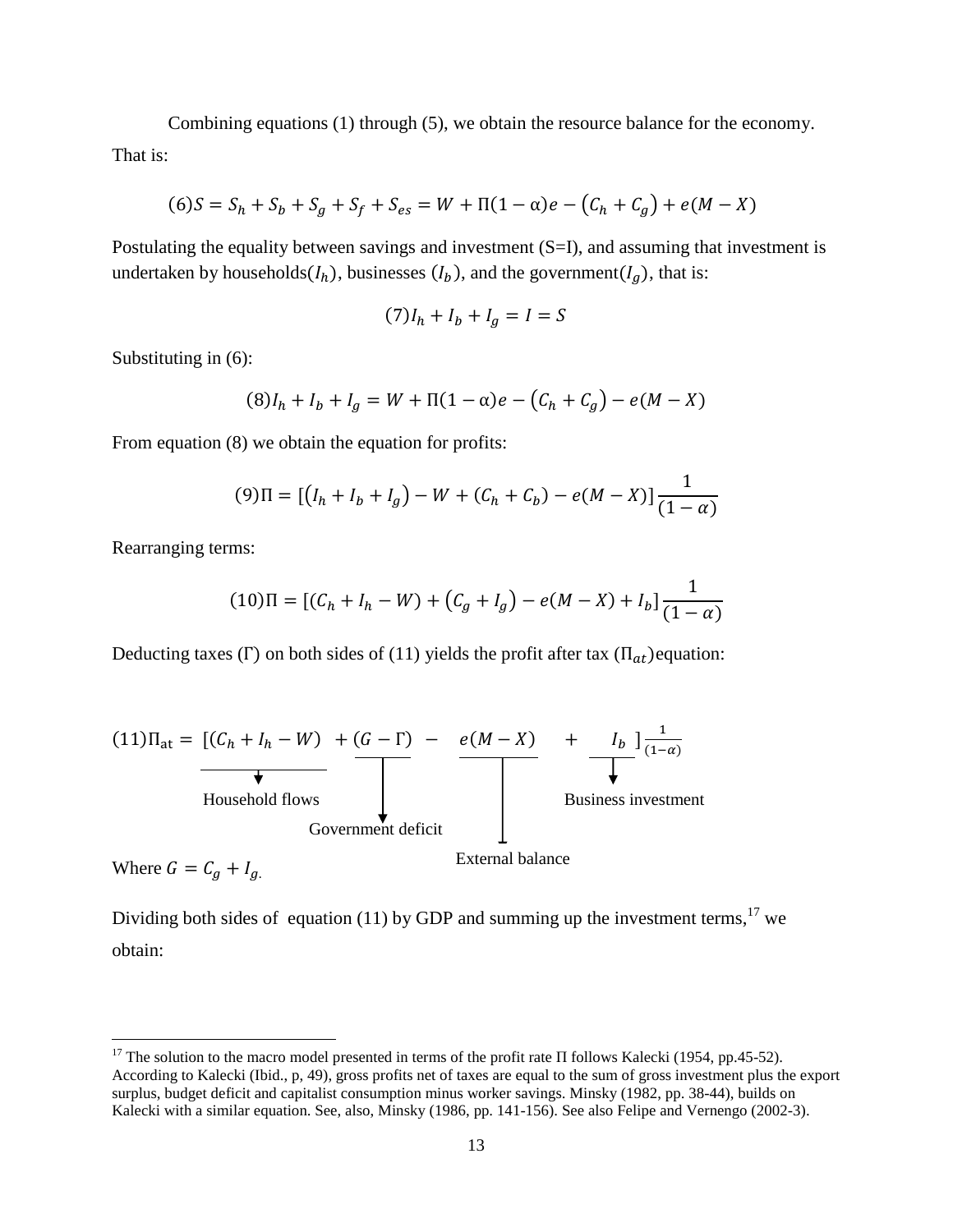$$
(12)\pi = [(c_h - w) + (g - \tau) - e(m - x) + i]\frac{1}{1 - \alpha}
$$

By definition, the current account deficit must be equal to the financial account of the balance of payments plus the variation in international reserves, that is:

$$
(12) - e(m - x) = ff + \Delta IR
$$

Thus, the profit equation can alternatively be expressed as a function of household consumption out of wages, the government deficit, financial inflows and investment:

$$
(13)\pi = [(c_h - w) + (g - \tau) + (ff + \Delta IR) + i]\frac{1}{1 - \alpha}
$$

In this formulation, profits  $(\pi)$  increase as a result of greater household consumption out of wages, the government deficit, financial flows, and investment. Profits are the result of the process of growth, and can be obtained by higher rates of growth resulting from higher consumption associated with a wage-led expansion, a public spending driven boom, and by private debt expansion fueled by external financial inflows. Note that a consumption boom could also take place if domestic private debt increased, but this is less likely in Latin American countries with less developed financial sectors. Further, it is important to note that in Kaleckian fashion, profits are the result of the process of capitalist accumulation, that is, profits are the object of the desire of the system, and for that reason might refer to the economic regime as profit-seeking, but it is not generally true that investment is driven by profits, since investment is derived by demand. In other words, we assume, again following Kalecki, that investment follows some form of the accelerator and is dependent on income expansion.<sup>[18](#page-14-0)</sup>

# **DEBT AND EXPORT-LED GROWTH REGIMES IN CENTRAL AND SOUTH AMERICA**

In the four-year growth period (2004–2007) prior to the onset of the Great Recession, the evidence available for Latin America and its sub-regions concerning the above variables suggest, in the first place, that investment increased for the region as a whole and for both sub-regions. As shown in Table 3 below, gross fixed capital formation as percentage of GDP increased in this

<span id="page-14-0"></span><sup>&</sup>lt;sup>18</sup> Kalecki often assumed that investment was dependent on the variation of profits, since profits changed with the level of activity. Higher profits meant an expansion in demand and a need to adjust capacity. A whole series of Keynesian multiplier-accelerator models are consistent with the arguments here discussed. A full model in which the dynamics of the accelerator is incorporated is beyond the needs of our analysis. For a discussion of the role of the accelerator in investment theory see Petri (2010).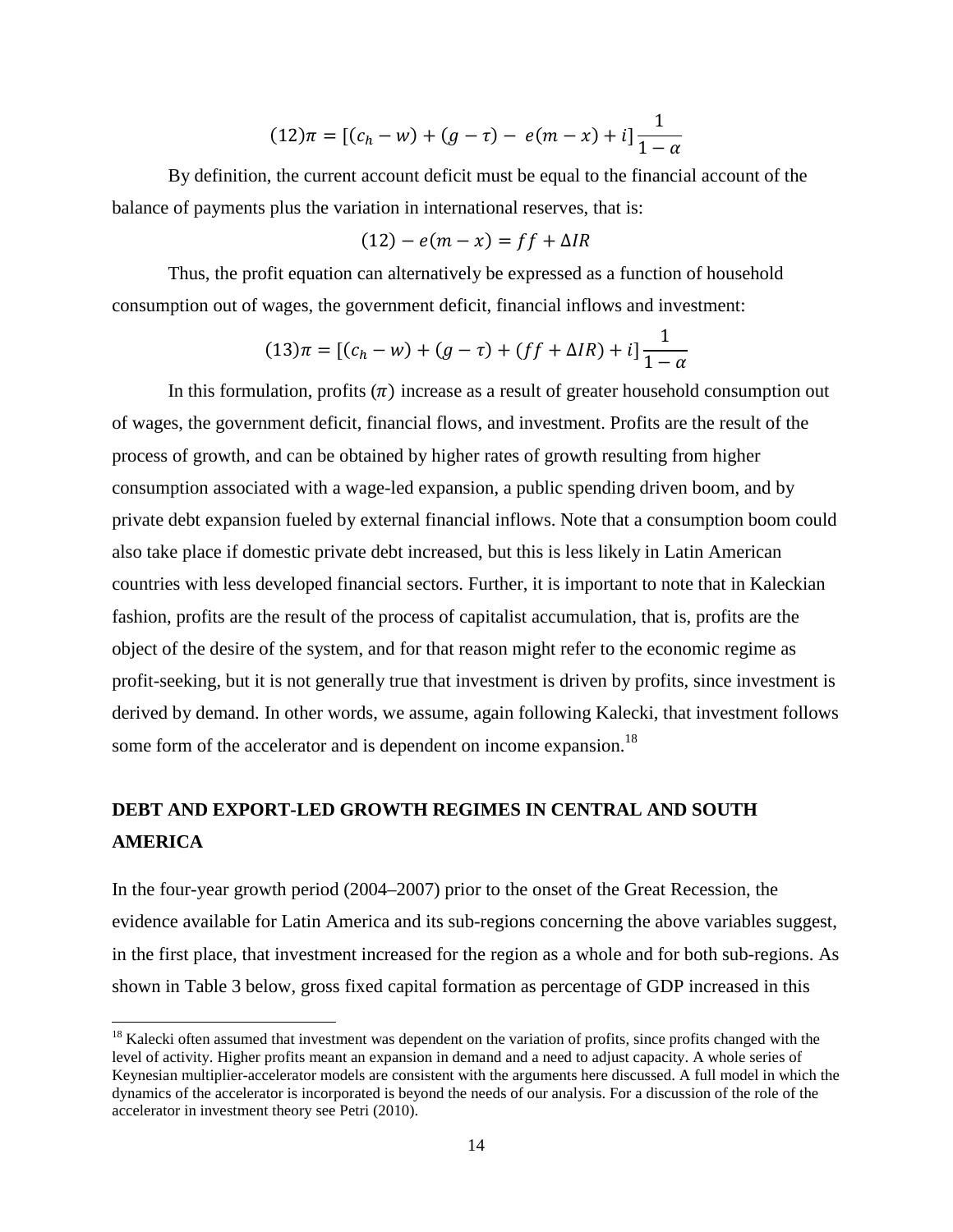period on average from 17.8 percent to 20.7 percent for South America and from 19.7 percent to 22.9 percent for Central America. The case of Mexico is no different (19.7 percent in 2004 and 21.1 percent in 2007).

Available data in the case of Central America and Mexico shows that the performance of gross fixed capital formation was driven to a large extent by the private sector. Indeed, private gross capital formation rose from 17 percent to 21 percent of GDP and from 15.5 percent to 16.5 percent of GDP between 2004 and 2007, respectively, for Central America and Mexico, on average, respectively. A similar result is obtained when measuring gross fixed capital formation in constant US dollars. Between 2004 and 2007, the rise in gross investment expanded by US\$ 8.7, 2.5, and 33.2 billion for South America, Central America, and Mexico, respectively.

The available data show that the expansion of investment during this period was the largest recorded for the case of South and Central America, and that for Mexico, it is larger than that registered in the first and second half of the 1990s. This is expected, since the accelerator suggests that investment responds to higher levels of activity to adjust capacity to demand. Also in both cases, the rise in household consumption, in the case of Central America in part associated with higher levels of private debt, while in South America more dependent on social transfers and higher wages, led to an increase in output in the period 2004–2007 (and in 2008 for some countries), which also provided a further stimulus to the expansion of profits.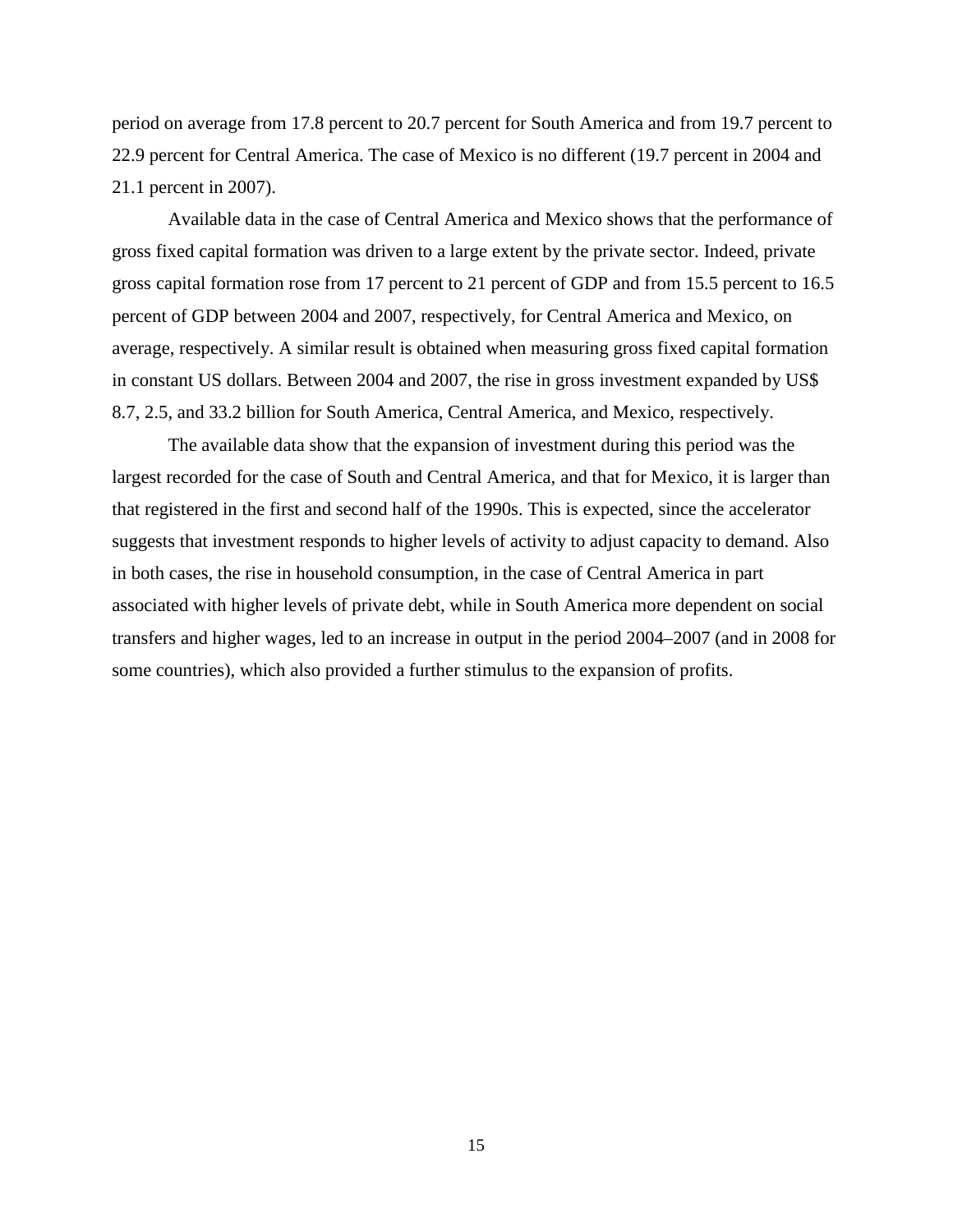| Region  | Years | <b>GDP</b> | <b>Households</b>              | Government | <b>External Sector</b>       |          | <b>Gross Formation of Fixed Capital</b> |          |
|---------|-------|------------|--------------------------------|------------|------------------------------|----------|-----------------------------------------|----------|
|         |       | Growth     | $c_{\tiny \it n}$              | $\Gamma-G$ | $X - M$ (Current account)    |          |                                         |          |
|         |       |            | In Mill US\$                   | % of GDP   | In US\$ Mill                 | % of GDP | In Mill. US\$ (Constant)                | % of GDP |
|         |       |            | (Constant)                     |            |                              |          |                                         |          |
| South   | 1995  | 4.0        | 76,561                         | $-1.82$    | 1,514                        | $-2.9$   | 16,815                                  | 18.7     |
| America | 2001  | 1.1        | 87,166 $(\Delta=10,605)$       | $-3.01$    | $-69$<br>$(\Delta = 1, 445)$ | $-2.3$   | 19,465 $(\Delta = 2,650)$               | 17.8     |
|         | 2004  | 4.2        | $92,417 \ (\triangle = 5,251)$ | $-0.66$    | $7,106 \; (\Delta = 7,175)$  | 1.7      | $19,156 \ (\Delta = -309)$              | 17.8     |
|         | 2007  | 6.4        | 112,622 ( $\Delta$ =20,206)    | 0.88       | $8,353 (\triangle = 1,247)$  | 2.1      | 27,809 $(\Delta = 8, 653)$              | 20.7     |
|         | 2008  | 6.1        | $120,481 (\Delta = 7,858)$     | 0.78       | $6,246 \ (\Delta = -2,108)$  | 0.1      | 31,452 $(\Delta = 3,643)$               | 21.6     |
| Central | 1995  | 4.6        | 8,286                          | $\cdots$   | $-570$                       | $-6.4$   | 1,747                                   | 19.8     |
| America | 2001  | 1.9        | $10,670 \; (\Delta = 2,384)$   | $-1.81$    | $-1,155(\Delta = -585)$      | $-6.0$   | $(\Delta = 2, 605)$<br>4,353            | 19.8     |
|         | 2004  | 7.2        | $11,677 (\triangle = 1,007)$   | $-2.60$    | $-1,393(\Delta = -238)$      | $-5.5$   | 5,229<br>$(\Delta = 876)$               | 19.7     |
|         | 2007  | 7.1        | $14,296 (\triangle = 2,621)$   | 0.01       | $-2,967(\Delta=-1,574)$      | $-8.6$   | 7,812<br>$(\Delta = 2, 583)$            | 22.9     |
|         | 2008  | 4.4        | $15,020 \; (\Delta = 723)$     | $-1.38$    | $-4,040(\Delta = -1,073)$    | $-11.4$  | 8,241<br>$(\Delta = 428)$               | 23.7     |
| Mexico  | 1995  | $-6.2$     | 300,839                        | $-4.2$     | 7,153                        | $-0.5$   | 93,871                                  | 16.1     |
|         | 2001  | $-0.2$     | $399,102(\Delta=98,263)$       | $-3.2$     | $-14,150(\Delta = -21,303)$  | $-2.8$   | $117,190 \ (\Delta = 23,319)$           | 20.0     |
|         | 2004  | 4.1        | 437,981 ( $\triangle$ =38,879) | $-1.3$     | $-14,635(\Delta = -485)$     | $-0.7$   | $126,232 \ (\Delta=9,043)$              | 19.7     |
|         | 2007  | 3.3        | 504,512 ( $\Delta$ =66,531)    | $-1.2$     | $-16,649(\Delta = -2,014)$   | $-0.9$   | $159,403 \; (\Delta = 33,171)$          | 21.1     |
|         | 2008  | 1.2        | $512,738 \; (\Delta=8,225)$    | $-1.1$     | $-24,756(\Delta = -8,107)$   | $-1.5$   | $168,746 \, (\Delta=9,343)$             | 22.1     |

*Table 3* GDP growth, household final expenditure, government and external balances, and gross formation of fixed capital for South and Central America and Mexico for 1995, 2001, 2004, 2007, and 2008.

*Note:* The base year for household consumption, GDP, and the gross formation of fixed capital is 2000.

Γ − G refers to the overall fiscal balance. Central America includes the Dominican Republic and Panama.

*Source:* Authors' own calculations based on IMF WEO Database (2012) and World Bank Economic Development Indicators and Global Finance (2012)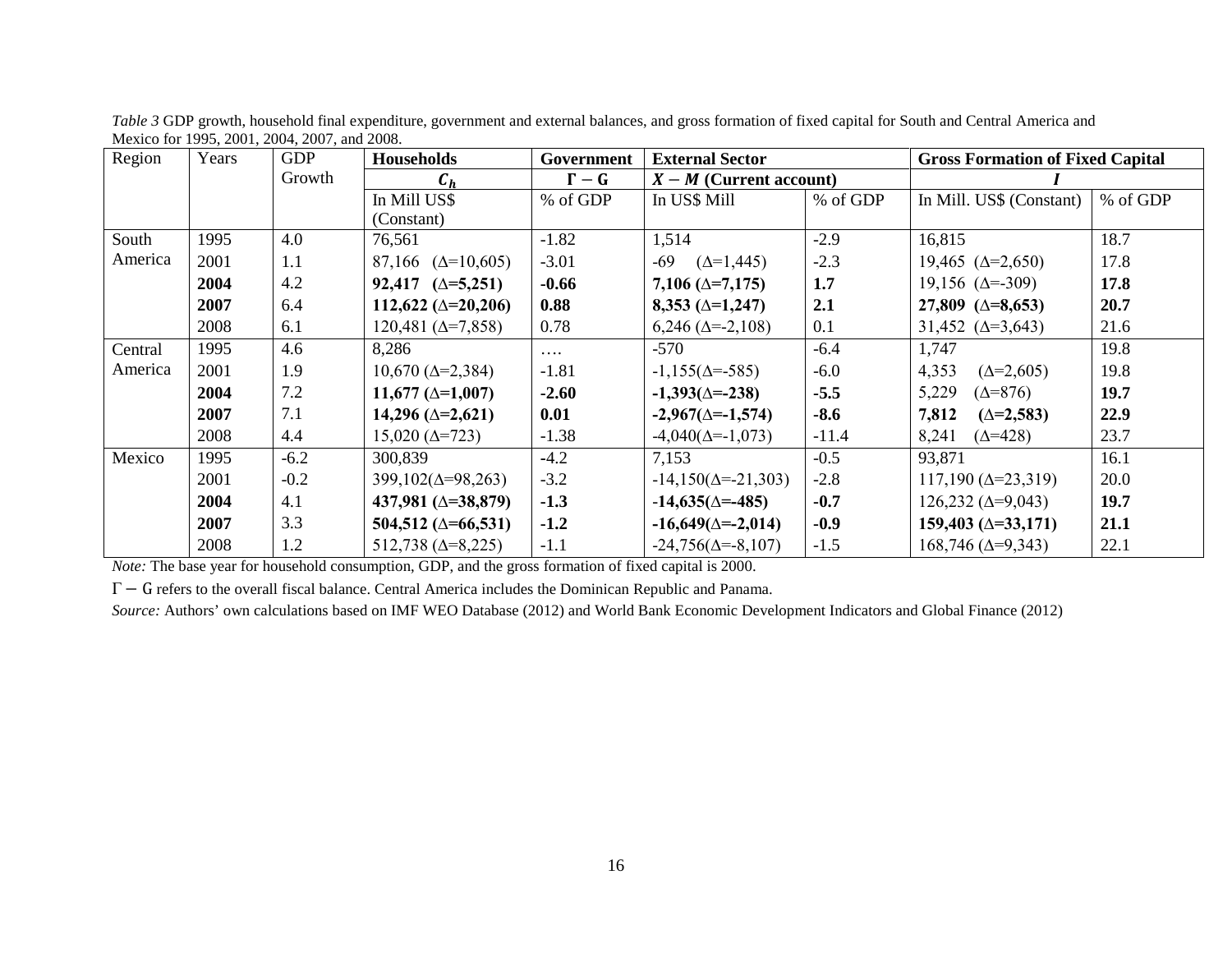| Region  | Years | <b>GDP</b><br>Growth | <b>Households</b>              | Government | <b>External Sector</b><br>$X - M$ (Current account) |          | <b>Gross Formation of Fixed Capital</b><br>(Private sector) |
|---------|-------|----------------------|--------------------------------|------------|-----------------------------------------------------|----------|-------------------------------------------------------------|
|         |       |                      | $C_h$                          | $\Gamma-G$ |                                                     |          |                                                             |
|         |       |                      | In Mill US\$                   | % of GDP   | In US\$ Mill                                        | % of GDP | % of GDP                                                    |
|         |       |                      | (Constant)                     |            |                                                     |          |                                                             |
| Central | 1995  | 4.6                  | 8,286                          | $\cdots$   | $-570$                                              | $-6.4$   | 15.1                                                        |
| America | 2001  | 1.9                  | $10,670 \; (\Delta = 2,384)$   | $-1.81$    | $-1,155(\Delta = -585)$                             | $-6.0$   | 15.8                                                        |
|         | 2004  | 7.2                  | 11,677 $(\Delta=1,007)$        | $-2.60$    | $-1,393(\Delta = -238)$                             | $-5.5$   | <b>17.0</b>                                                 |
|         | 2007  | 7.1                  | $14,296 (\triangle = 2,621)$   | 0.01       | $-2,967(\Delta=-1,574)$                             | $-8.6$   | 21.2                                                        |
|         | 2008  | 4.4                  | $15,020 \; (\Delta = 723)$     | $-1.38$    | $-4,040(\Delta = -1,073)$                           | $-11.4$  | 21.4                                                        |
| Mexico  | 1995  | $-6.2$               | 300,839                        | $-4.2$     | 7,153                                               | $-0.5$   | 12.4                                                        |
|         | 2001  | $-0.2$               | $399,102(\Delta=98,263)$       | $-3.2$     | $-14,150(\Delta = -21,303)$                         | $-2.8$   | 16.4                                                        |
|         | 2004  | 4.1                  | 437,981 ( $\triangle$ =38,879) | $-1.3$     | $-14,635(\Delta = -485)$                            | $-0.7$   | 15.4                                                        |
|         | 2007  | 3.3                  | 504,512 ( $\Delta$ =66,531)    | $-1.2$     | $-16,649(\Delta = -2,014)$                          | $-0.9$   | 16.5                                                        |
|         | 2008  | 1.2                  | $512,738 \; (\Delta=8,225)$    | $-1.1$     | $-24,756(\Delta = -8,107)$                          | $-1.5$   | 16.5                                                        |

*Table 4* GDP growth, household final expenditure, government and external balances, and gross formation of fixed capital for Central America and Mexico for 1995, 2001, 2004, 2007, and 2008.

*Note:* The base year for household consumption, GDP, and the gross formation of fixed capital is 2000.

Γ − G refers to the overall fiscal balance. Central America includes the Dominican Republic and Panama.

Source: Authors' own calculations based on IMF WEO Database (2012) and World Bank Economic Development Indicators and Global Finance (2012).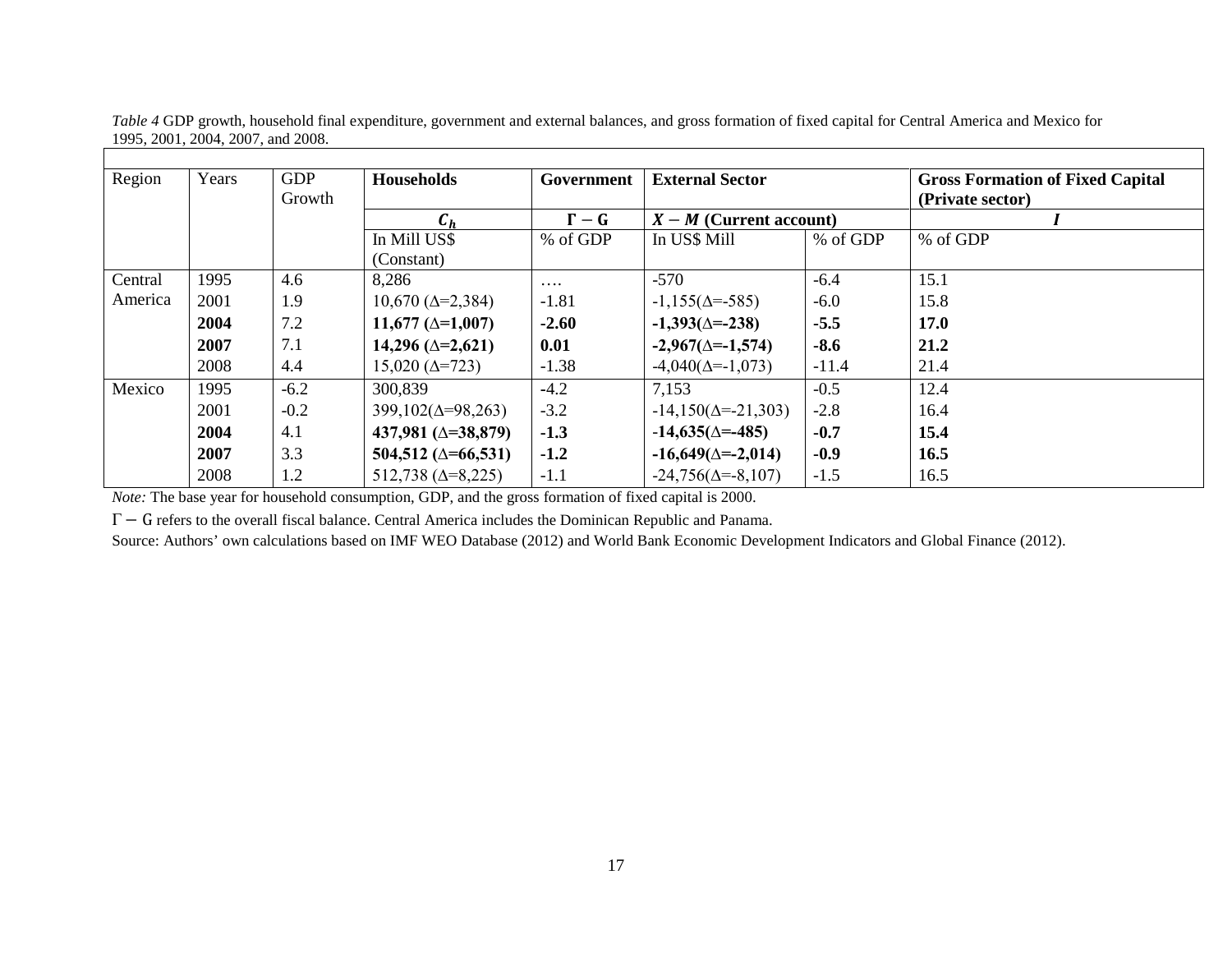In the case of both South and Central America, the expansion of output and profits was constrained by a policy aimed at reducing the government deficit. This allowed Central America to reach a balanced budget and South America to achieve a surplus in 2007 (0.01 percent and 0.88 percent, on average, respectively).<sup>[19](#page-18-0)</sup>

In the case of Central America, the effects of the contractionary fiscal stance on profits was further compounded by a rising current account deficit (-5.5 percent and -8.6 percent for the sub-region, on average, for 2004 and 2007). Contrarily, South America managed to obtain, due to favorable external conditions and, in particular, a commodity price boom, a positive balance in the external sector from 2004 to 2007. The current account expressed as a percentage of GDP, which was in deficit throughout the 1990s decade, turned positive by the beginning of the 2000s reaching a surplus equivalent to 1.7 percent in 2004 and expanding it to 2.1 percent in 2007. In spite of the drag on profit expansion as a result of fiscal conservatism in the case of both subregions and the external imbalance in the case of Central America, the evidence points to a favorable context for profits during the 2004–2007 period. Even with a very simple scenario assuming that wages equal household consumption, a rough calculation shows that profits expanded by 4 percent of GDP between 2004 and 2007. This is consistent with the high rates of growth experienced by both sub-regions during this time, averaging roughly 5 percent and 7 percent, respectively (see Tables 3 and 4).

The debt-led and export-led growth regimes in Central America and South America were underpinned by specific and distinct financing patterns. This can be seen by rearranging equation (13), so that private sector expenditure  $(\pi + w) - (c_h + i)$  is made equal to the government  $(g - \tau)$ and the current account balance  $(e(m - x))$ . We obtain:

$$
(14) (\pi + w) - (c_h + i) = (g - \tau) - e(m - x) \frac{1}{1 - \alpha}
$$

In the case of Central America during the 2004–2007 period, the current account balance was negative, and in addition, greater in absolute value than the government balance. As a result, the private sector balance was also in deficit. In addition, over this period, both the external and private sector deficits widened. In fact, by 2007, the government's balance was nil on average

<span id="page-18-0"></span><sup>&</sup>lt;sup>19</sup> Between 2004 and 2007, all Central American countries including Panama and the Dominican Republic reduced their fiscal imbalances. In 2007, Costa Rica, the Dominican Republic, Nicaragua, and Panama registered fiscal surpluses.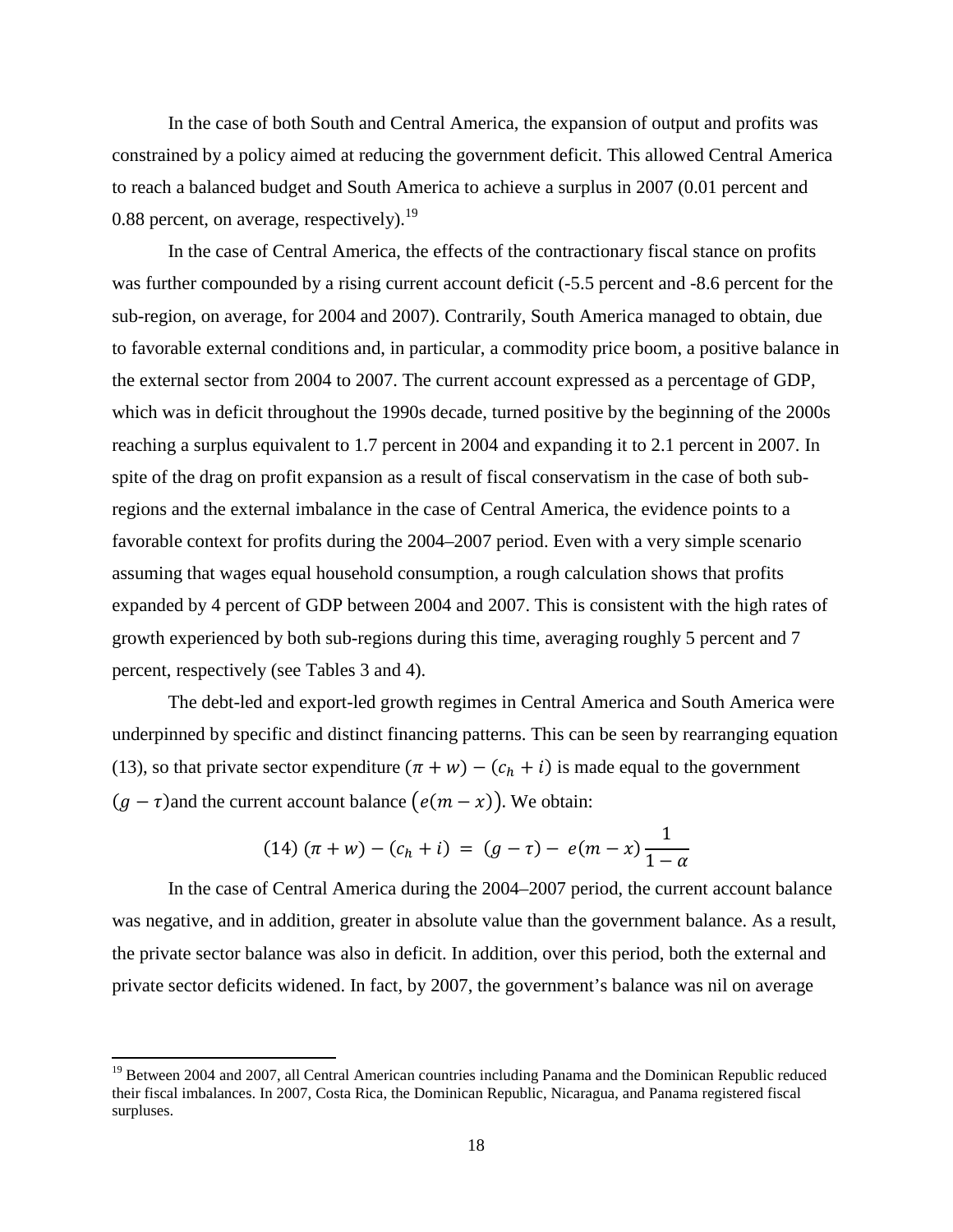and, thus, the private sector deficit basically equaled the external sector deficit.<sup>[20](#page-19-0)</sup> In other words, what allowed the expansion of private domestic demand were the external financial inflows, in the same way that the expansion of consumption in parts of the European periphery were predicated on financial inflows from the central countries in the eurozone (Pérez Caldentey and Vernengo 2012).

Contrarily in the case of South America, the private sector was, on average, in a surplus position throughout the period. This outcome resulted initially from the combination of a positive result in the external sector( $e(m - x) > 0$ ) combined with a budget deficit ( $(g - \tau) > 0$ ) and later on from the fact that the surplus in the external sector was greater than that in the government sector. Further, in South America, the expansion of real wages and, in some cases, social transfers allowed for the expansion of domestic demand, which did not lead to external problems, since the commodity cushioned the effects of the expansion on the external accounts.

Both Central and South American cases are summarized below:

$$
(15a)e(m - x) < 0 \text{ and } |e(m - x)| > |g - \tau| \Leftrightarrow (\pi + w) - (c_h + i) < 0
$$

$$
(15b)e(m - x) > 0 \text{ and } |e(m - x)| > |g - \tau| \Leftrightarrow (\pi + w) - (c_h + i) > 0
$$

Where  $\vert$  denotes absolute value. As a result, in the case of Central America, maintaining a given level of profits through consumption expenditures required access to sufficient levels of liquidity to offset the internal and external financing gaps. This made Central America dependent on the one hand on external inflows and, on the other, on the elasticity of the banking system to provide the required levels of credit and finance.

<span id="page-19-0"></span><sup>&</sup>lt;sup>20</sup> See Godley (1999) and Terzi (2010) for an analysis and key insights on the relationship between the government and private sector balances. We cannot stress sufficiently the importance of the external sector in determining the final impact of a crisis or the efficiency of a given policy. Godley and Cripps (1983, p. 283) argue that: "in the long run fiscal policy can only be used to sustain growth of real income and output provided that foreign trade performance so permits. This is the most important practical conclusion of our book." We think that in the context of the crisis, the example of Central America shows that government expenditure can actually prevent the build-up of debt in the private sector and, thus, the whole process of deleveraging that followed. We also think that the analysis here presented complements a more short-run and sectoral perspective of Thirlwall's balance of payment constrained framework (e.g. McCombie and Thirlwall 1994).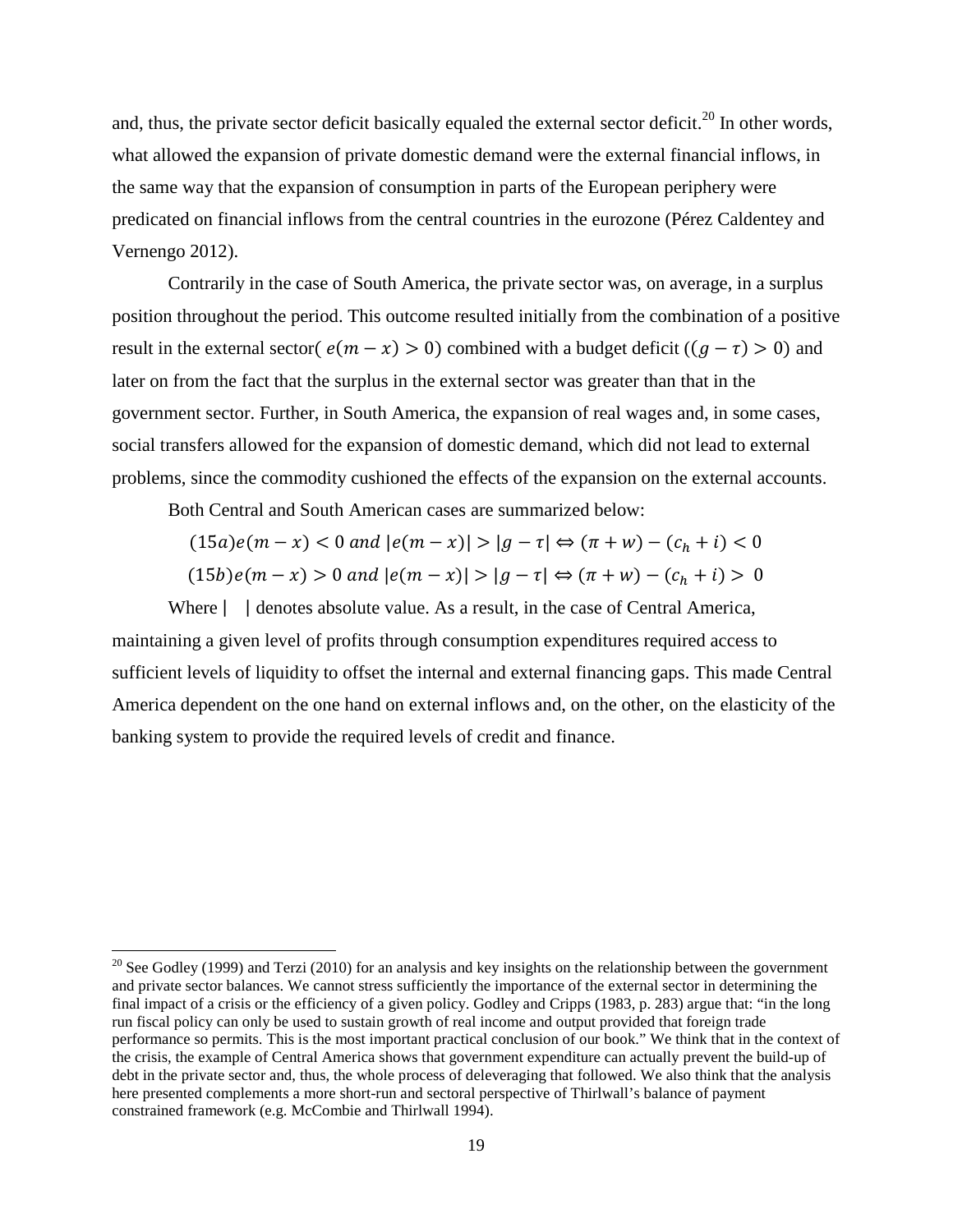

*Figure 3* Financial balance as percentage of GDP for South and Central America (1990–2010)

*Source:* IMF (2012) and World Development Indicators and Global Finance (2012)

The available empirical evidence for the period 1990–2010 for the financial balance of the balance of payments show that Central America received increasing amounts of financial inflows between 1990 and 2008. The highest levels of inflows were registered in the growth period 2004–2007 and in 2008, and were equivalent to 6.2 percent and 9.5 percent of GDP (Figure 3). As well, at the domestic level, credit to the private sector expanded from 36 percent to 49 percent of GDP during this period (Figure 4).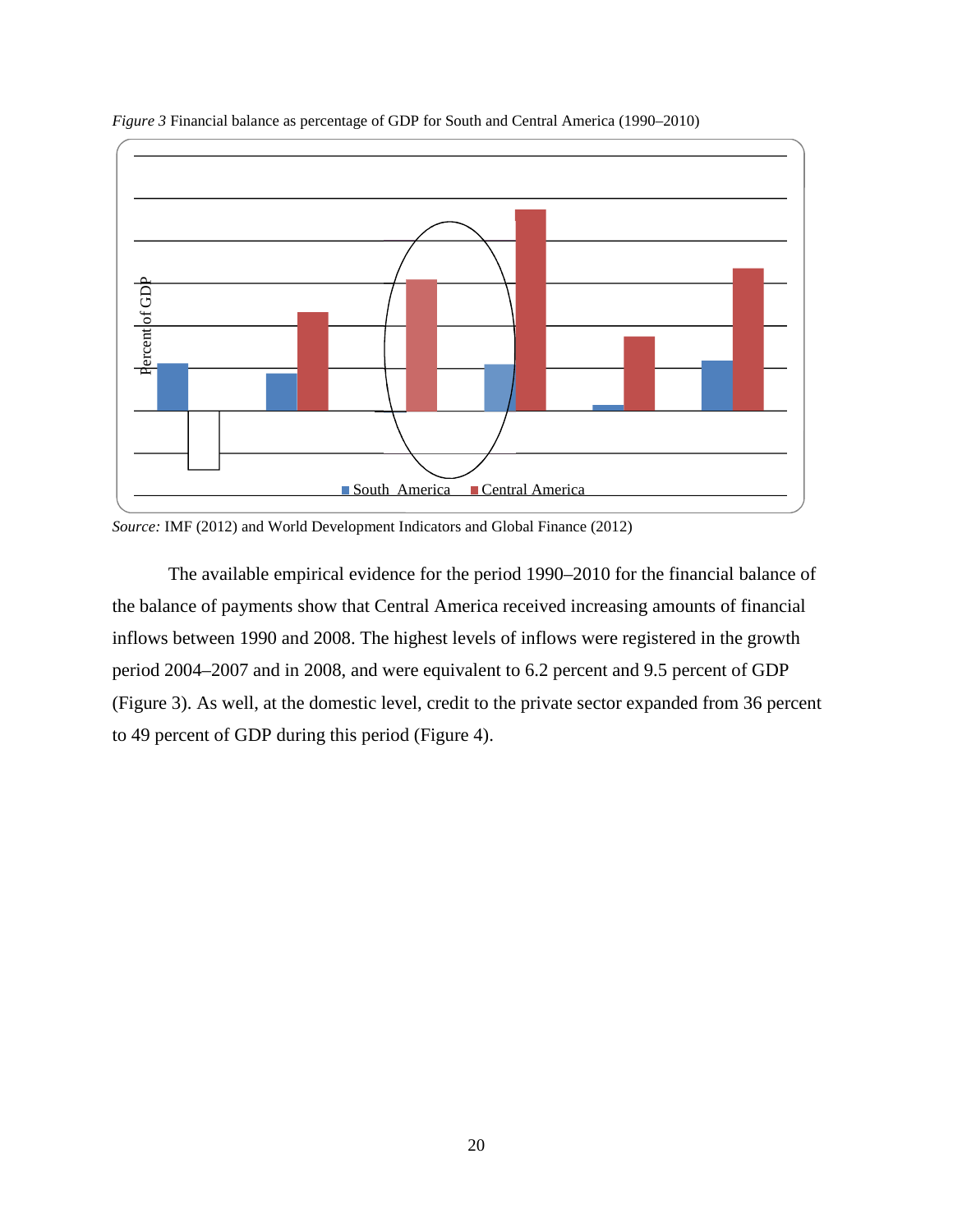

*Figure 4* Private sector credit as percentage of GDP for Central America (1990–2010)

*Source:* World Development Indicators and Global Finance (2012)

Contrarily, in the case of South America, the financial balance of the balance of payments was negative, on average, in the period 2004–2007, indicating that, in fact, that sub-region, rather than receiving resources, was transferring resources to the rest of the world. In 2008, the financial balance of the BOP was positive, but significantly below that of Central America. In this sense, the greater financial dependency of Central America made it considerably more vulnerable to the Great Recession than South America.

### **THE IMPACT OF THE CRISIS AND THE STRUCTURE OF AGGREGATE DEMAND**

The impact and intensity of the Global Crisis on Latin American economies are directly related to the type of growth regimes and its underlying financing patterns. The crisis was initially felt in the external sector through a significant drop in financial inflows and an increase in profit remittances (outflows). For the region, as a whole, the surplus in the financial account of the balance of payments declined on average from 4.8 percent to 2.0 percent of GDP between 2008 and 2009. A more detailed analysis by sub-region shows that the reduction in the availability of external finance was sharper in Central American than in South American countries.

As shown in Figure 3 above, between 2008 and 2009 the surplus in the financial balance declined, on average, by 6 percentage points of GDP for Central America and only by 2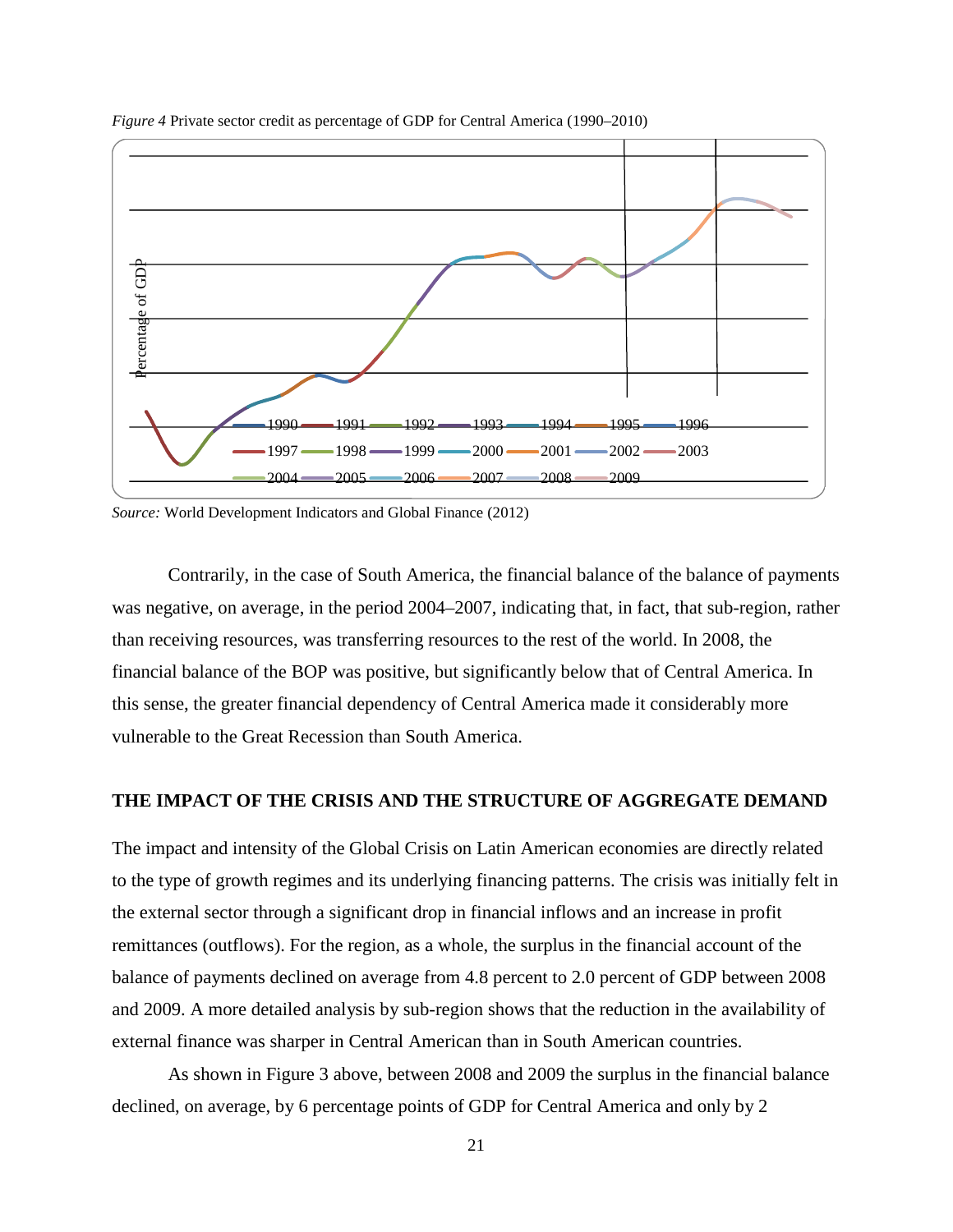percentage points in the case of South America. The decomposition by flows shows that, by far, the most resilient component was foreign direct investment in both cases. The decline in external financial inflows, in particular remittances, significantly limited the possibilities of Central American economies and, more specifically, of the private sector to fund its debt positions in order to maintain its prevailing growth regime. A reduction of debt and deleveraging process ensued.

The process of deleveraging occurred in both South and Central America, as this is a normal process that accompanies the recomposition of portfolios that occurs during a crisis and the concomitant adjustment. This is illustrated using the example Global Crisis for Central and South America with a four quadrant figure combining the surplus (deficit) of the government with that of the external sector in Figures 5A and 5B (Kregel 2011).



*Figure 5A* Changes in the composition of aggregate demand for Central America between the period 2004–2008 and 2009

*Source:* Based on Kregel (2011).

By definition, and following from equation (13) above, when the external sector surplus (deficit) is equal to the surplus (deficit) of the government, the private sector balance is equal to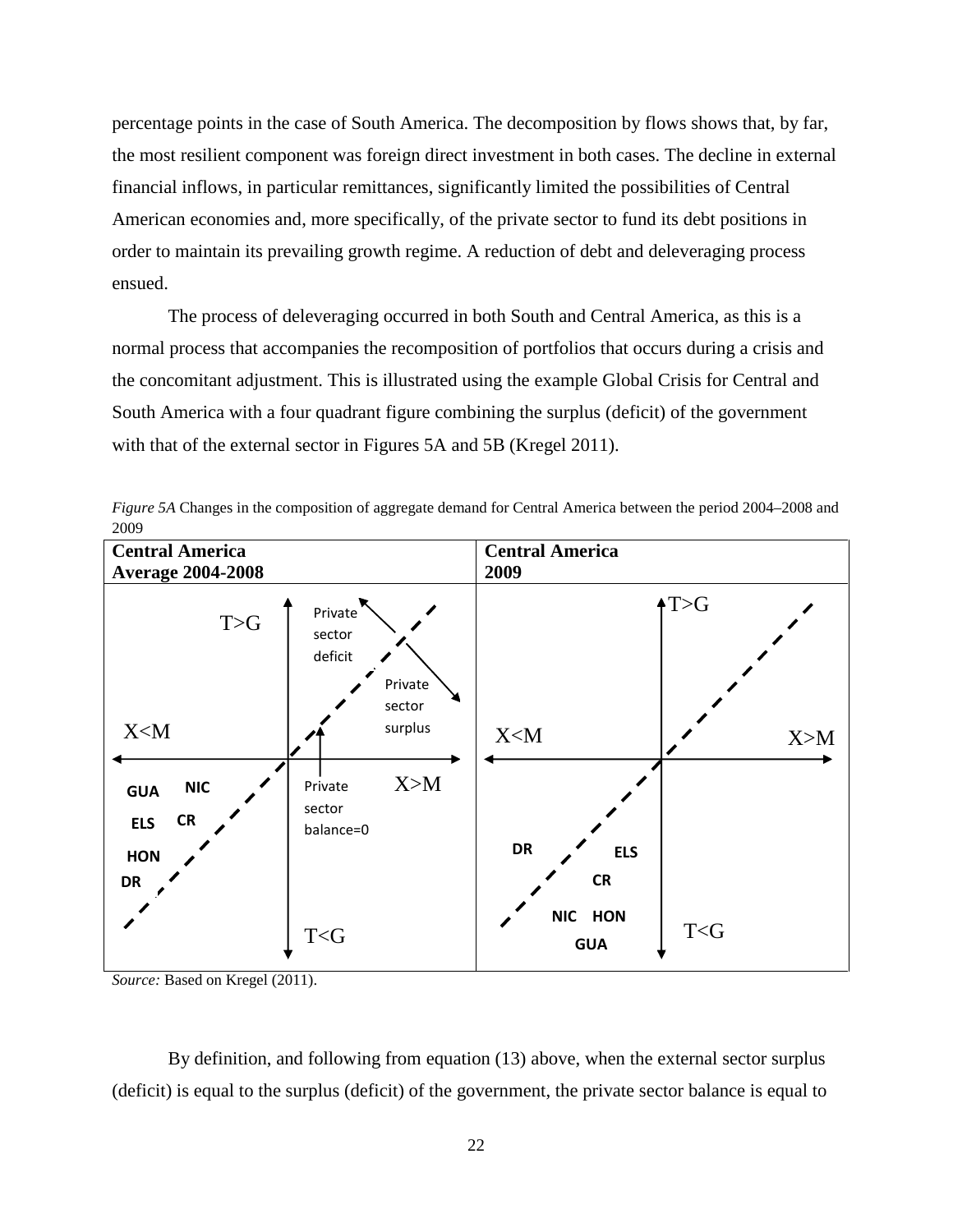zero. This is shown by the 45 degree dotted line. The points above the 45 degree dotted line show a private sector deficit, while those below indicate a situation of surplus.



*Figure 5B* Changes in the composition of aggregate demand for South America between the period 2004–2008 and 2009

*Source: Based on Kregel (2011).*

In the five-year period prior to the global crisis (2004–2008), all Central American countries are situated above the 45 degree dotted line (indicating a private sector deficit), while with a few exceptions (Chile, Colombia, and Paraguay), the majority of South American countries are below the line (reflecting a private sector surplus). The year of the crisis, or more precisely the year in which the impact of the Great Recession was felt, South American and Central American countries (with one exception in each bloc, Paraguay and the Dominican Republic) are found to be below the 45 degree dotted line, that is, they all have private sector surpluses.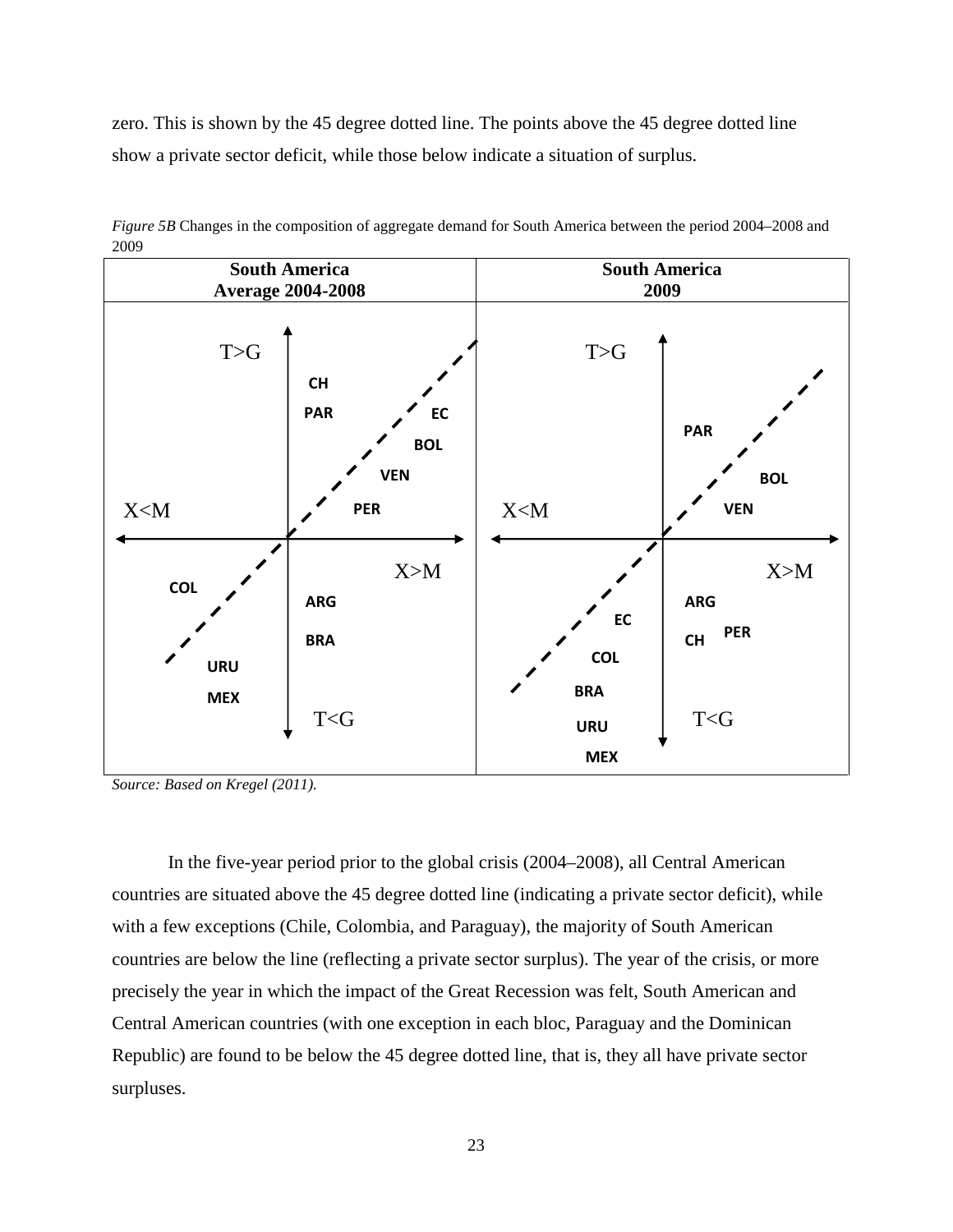A more detailed analysis by year shows that, on average, in the case of South America, the financial balance of the private sector was in blue numbers for the period 2004–2007 and became slightly negative only in 2008 (-1.6 percent of GDP). The deleveraging process took the balance to a positive result in 2009 (2.7 percent of GDP). In Central America, given the starting composition of demand, the adjustment was much more drastic. The private sector deficit reduced its 2008 deficit of -7.5 percent and, as in the case of South America, also turned it into a surplus in 2009. The final level of the surplus reached in both regions was similar, but the starting point was different. Overall, the cumulative change in Central America as a result of deleveraging was more than twice that of South America (9.9 percent and 4.3 percent of GDP) (see Figure 6).



*Figure 6* Financial balance of the private sector for South and Central America 2001–2011 as percentage of GDP

*Source:* Authors' own calculations, based on the IMF WEO data base (2012).

The deleveraging process translated itself into a drastic fall in output and a consequent reduction in investment and the demand for credit. Gross capital formation contracted from 10.8 percent in 2004–2007 to -17.5 percent in 2009 in the case of Central America, on average. For its part, credit declined from 6.1 percent in 0.3 percent for the same period and to -1.0 percent in 2010.

It is important to note, in the first place, that South America also recorded an investment and credit downturn, but the intensity was much sharper in the case of Central America (see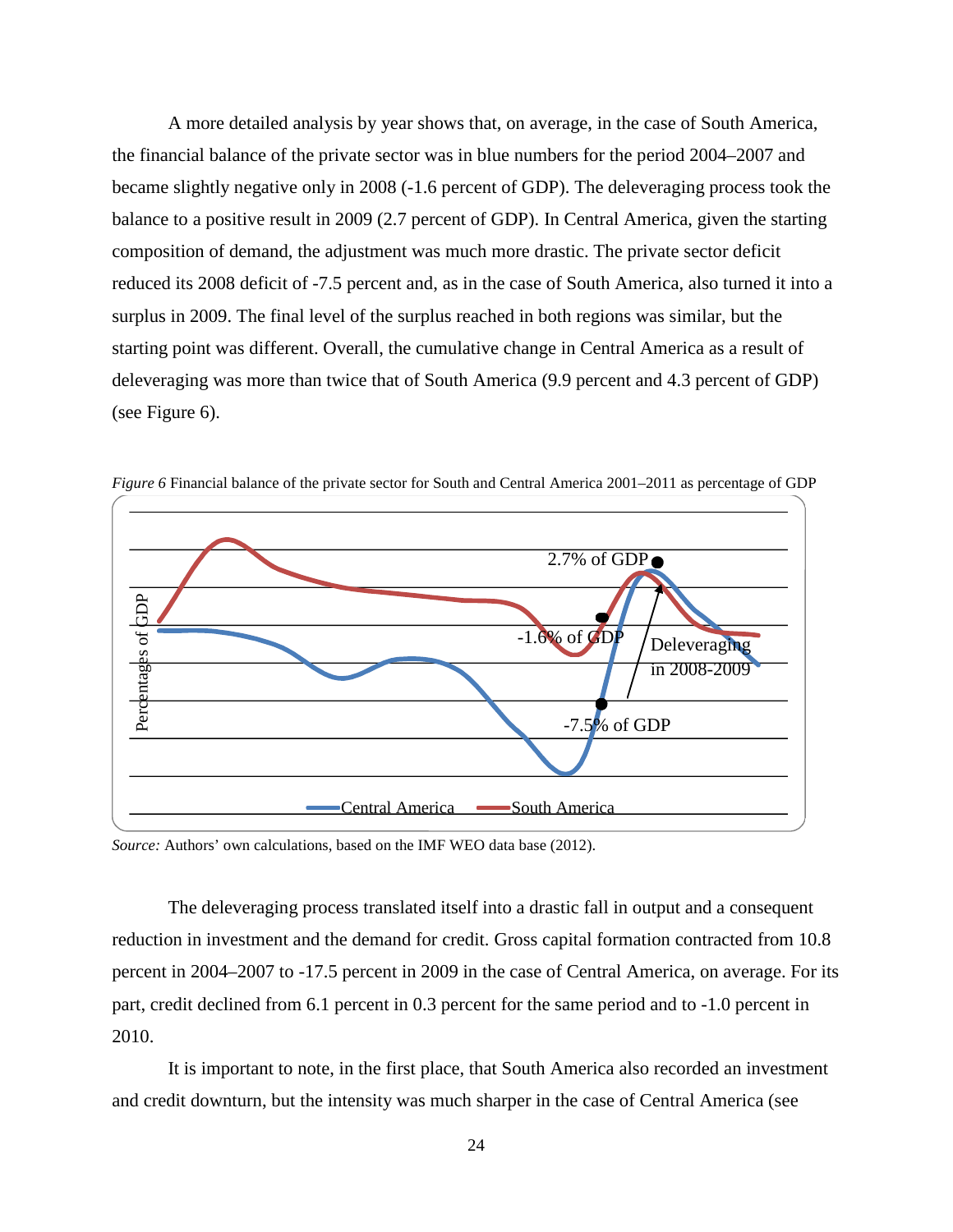Table 5). In the second place, contrarily to the boom and bust view of the cycle, the reduction or outright contraction in credit is a product of the decline in output. In other words the behavior of credit is endogenously determined. Indeed Granger causality tests reject the null hypothesis that GDP growth does not cause credit growth in all cases considered, while the same cannot be said of the opposite chain of causation for the cases of Costa Rica, El Salvador, and Nicaragua (Table 6).

*Table 5* Rate of growth of fixed capital formation and of private credit for South and Central America and Mexico (1990–2010)

|                                                                | 1991-1995   | 1996-2003 | 2004-2007 | 2008 | 2009    | 2010   |  |  |
|----------------------------------------------------------------|-------------|-----------|-----------|------|---------|--------|--|--|
| Rate of growth of fixed capital formation (US\$ constant 2000) |             |           |           |      |         |        |  |  |
| South America                                                  | 8.5         | $-6.5$    | 13.3      |      |         |        |  |  |
| Central America                                                | 11.2<br>4.4 |           | 10.8      | 5.8  | $-17.5$ | 7.9    |  |  |
| Mexico                                                         | 2.0         | 7.6       | 8.1       | 5.9  | $-11.9$ | 2.4    |  |  |
| Rate of growth of private credit                               |             |           |           |      |         |        |  |  |
| South America                                                  | 5.2         | $-0.1$    | 9.6       | 15.3 | 6.4     | 6.1    |  |  |
| Central America                                                | 3.5         | 12.3      | 6.1       | 8.7  | 0.3     | $-1.0$ |  |  |
| Mexico                                                         | 0.0         | $-12.2$   | 12.1      | 14.3 | $-0.3$  | $-1.2$ |  |  |

*Note:* Private credit data was not available for Guatemala.

*Source:* World Bank World Development Indicators' and Global Finance, World Bank (2012)

*Table 6* Granger causality tests between credit and GDP growth for Central American countries, the Dominican Republic and Panama

| Credit growth does |                   | GDP growth does not  | Number of    |
|--------------------|-------------------|----------------------|--------------|
|                    | not Granger cause | Granger cause credit | observations |
|                    | GDP growth        | growth               |              |
| Costa Rica         | 0.78              | $6.9*$               | 72           |
| Dominican Republic | $2.15*$           | $2.4*$               | 62           |
| El Salvador        | 1.58              | $2.5*$               | 32           |
| Nicaragua          | 1.35              | $4.3*$               | 13           |
| Panama             | $1.85*$           | $2.2*$               | 24           |

*Note:* \* denotes significant at the 95% level of confidence.

*Source:* Authors' own, based on official data.

The financial effects of deleveraging, investment, and credit contraction are visible in the behavior of bank profitability. As shown in the table, a comparative analysis between the behavior of the rate of return over equity (ROE) for Central American and Latin American countries shows that the latter experienced at the individual level (and on average) a contraction in bank profitability. ROE declined by 39.6 percent on average between 2008 and 2009 reaching levels of roughly 70 percent for El Salvador and Nicaragua. Contrarily, in the case of South America (with the exception of Argentina), countries bank profitability was not significantly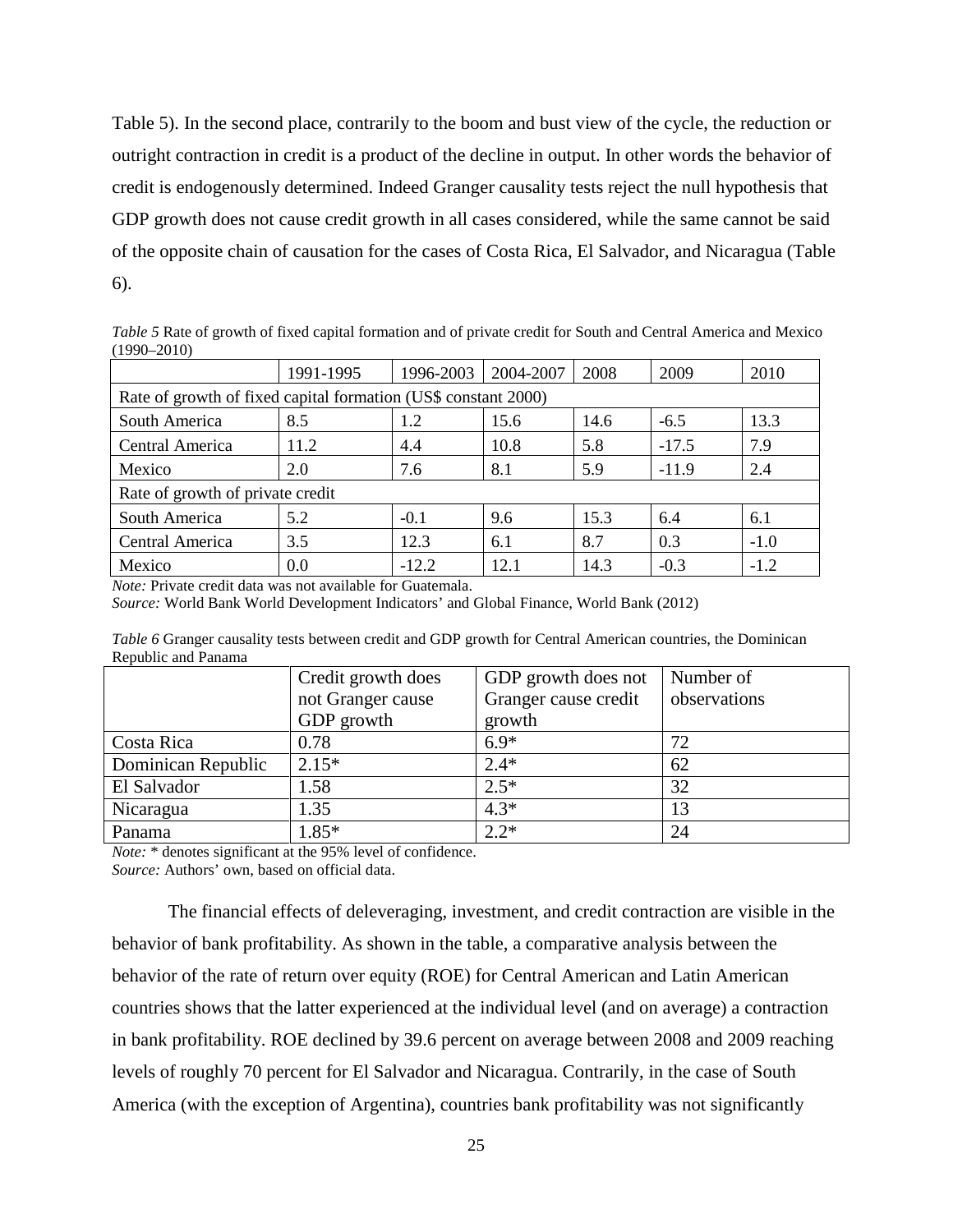affected by the crisis. In fact, the South American countries for which data is available either experienced an increase in bank profitability (Brazil, Chile, and Colombia) or a minor decline  $(Peru).<sup>21</sup>$  $(Peru).<sup>21</sup>$  $(Peru).<sup>21</sup>$ 

|                        | Dec. |           |           |           |                      |
|------------------------|------|-----------|-----------|-----------|----------------------|
| <b>ROE</b>             | 2006 | Dec. 2007 | Dec. 2008 | Dec. 2009 | $\Delta\%$ 2008-2009 |
| <b>Central America</b> |      |           |           |           |                      |
| Guatemala              | 17.1 | 21.2      | 20.6      | 17.8      | $-13.6$              |
| El Salvador            | 13.0 | 10.2      | 7.9       | 2.6       | $-67.1$              |
| Honduras               | 19.8 | 20.5      | 17.1      | 11.4      | $-33.3$              |
| Nicaragua              | 25.3 | 22.6      | 18.2      | 4.9       | $-73.1$              |
| Costa Rica             | 19.0 | 13.9      | 14.9      | 8.6       | $-42.3$              |
| Panama                 | 14.1 | 15.9      | 17.2      | 12.6      | $-26.7$              |
| Average                | 18.1 | 17.4      | 16.0      | 9.7       | $-39.6$              |
| <b>South America</b>   |      |           |           |           |                      |
| Argentina              | 13.0 | 14.1      | 21.3      | 17.6      | $-17.4$              |
| <b>Brazil</b>          | 15.7 | 19.5      | 9.7       | 14.7      | 51.5                 |
| Chile                  | 22.9 | 25.7      | 16.6      | 23.6      | 42.2                 |
| Colombia               | 12.0 | 19.3      | 17.9      | 18.4      | 2.8                  |
| Peru                   | 33.3 | 31.0      | 25.0      | 24.7      | $-1.2$               |
| Average                | 19.4 | 21.9      | 18.1      | 19.8      | 9.4                  |
|                        |      |           |           |           |                      |
| Mexico                 | 21.8 | 14.2      | 25.0      | 24.7      | $-1.2$               |

*Table 7* Rate of return over equity for Central America and selected South American countries 2006–2009

*Source:* Authors' own, based on Fitch Ratings (2011).

It is important to understand that fiscal restraint during the boom, a trade mark of the boom and bust equilibrium view of cycles, was not instrumental in avoiding the crisis. In fact, in Central America, the efforts to reduce the deficit reflected in the nearly balanced fiscal accounts on average before the crisis forced the private sector into deficits, which are, from a general point of view, less sustainable than public deficits, since public spending, contrary to private spending, has a direct impact on public revenue through the multiplier process, and are incurred in a token

$$
(15) ROE = \frac{Earning}{Equity} = \left(\frac{Earnings}{Assets}\right) * \left(\frac{Assets}{Equity}\right) \Leftrightarrow ROE = ROA * L
$$

<span id="page-26-0"></span> $21$  The rate of return over equity (ROE) equals the product of the ratio of earnings to assets (or rate of return over assets, i.e., ROA) and assets to equity (or leverage, i.e., L). That is,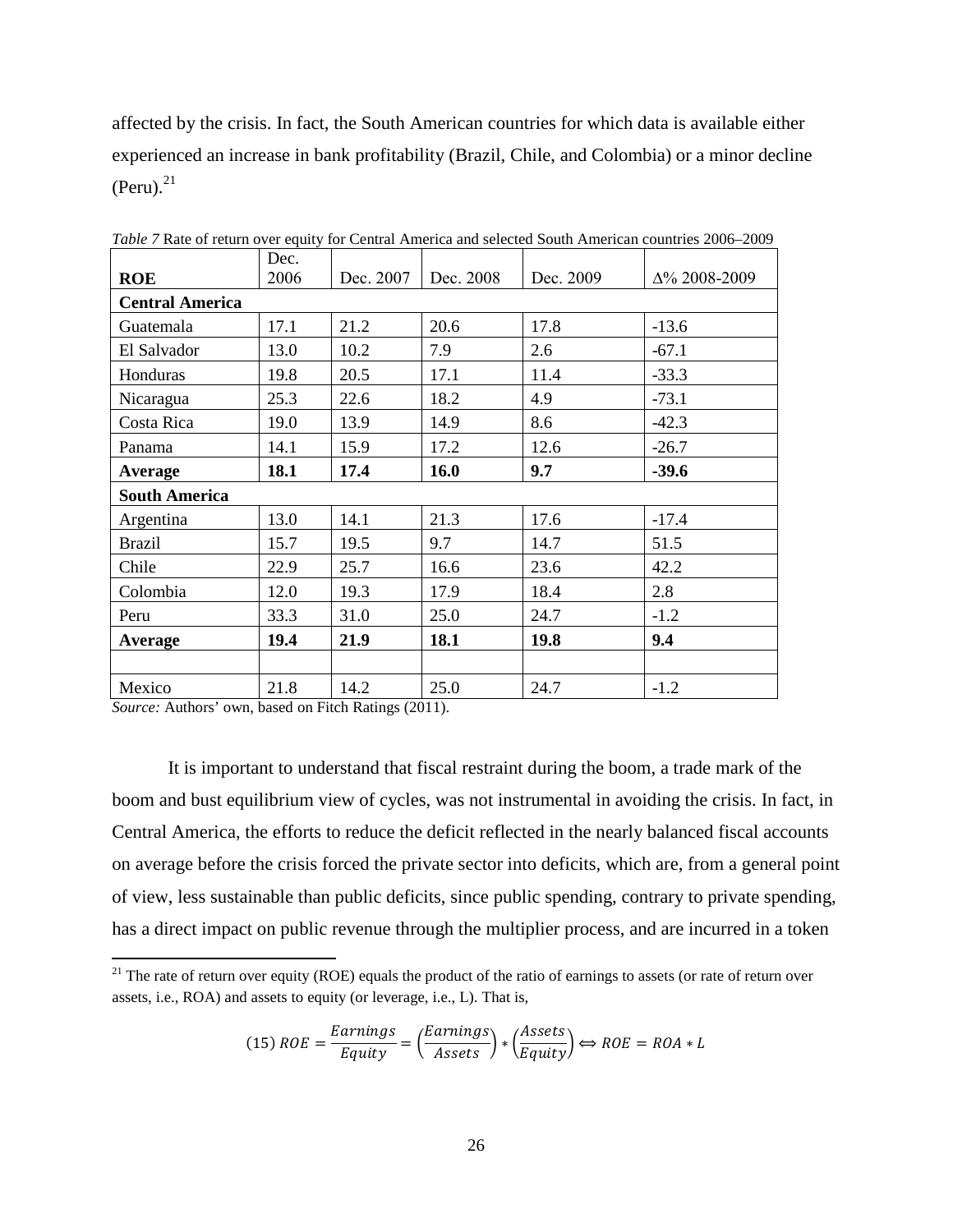(i.e., domestic currency) that is often controlled by the State, the exceptions in Latin America being Ecuador, El Salvador, and Panama that are dollarized.

In the case of South America, the maintenance of fiscal surpluses during the boom and before the crisis, which has been described as a precondition for creating fiscal space and allowing for a big fiscal swing during the crisis without threatening fiscal sustainability, in many cases simply led to a lower rate of growth during the boom (Brazil and Chile come to mind as examples) than would have been possible given the extraordinary external conditions associated with the commodity boom. This is, in fact, a recurrent problem for Latin American countries that have a tendency to cool down the economy prematurely during booms.<sup>22</sup>[T](#page-27-0)he traditional view about the business cycle, with the idea that managing the booms is necessary to smooth out the cycle, in our view, is part of the problem.

### **CONCLUSION**

Conventional wisdom about the business cycle in Latin America assumes that monetary shocks cause deviations from the optimal path, and that the triggering factor in the cycle is excess credit and liquidity. Further, in this view, the origin of the contraction is ultimately related to the excesses during the expansion. For that reason, it follows that avoiding the worst conditions during the bust entails applying restrictive economic policies during the expansion in the business cycle, including reigning in government expenditures and reducing liquidity to private agents.

Here we develop an alternative approach that suggests that fiscal restraint does not have a significant impact in reducing the risks of a crisis, and that excessive fiscal conservatism might actually exacerbate problems. In the case of Central America, the contractive fiscal stance, in conjunction with the persistent current account deficits, implied that financial inflows, with remittances being particularly important in some cases, allowed for an expansion of a private

<span id="page-27-0"></span> $22$  Pérez Caldentey and Pineda (2010) show that for Latin America and the Caribbean, lack of convergence with advanced economies results mainly from weak expansions. In comparison to other regions, Latin America and the Caribbean have similar recessions, in profundity and duration, and also tend to recover quickly. Contrarily, during expansions, Latin America and the Caribbean tend to perform below the world and other developing regions' averages. Latin America and the Caribbean countries are, from a regional comparative perspective, "good" at withstanding the negative effects of contractions and "bad" at taking advantage of expansions to achieve convergence with the developed world.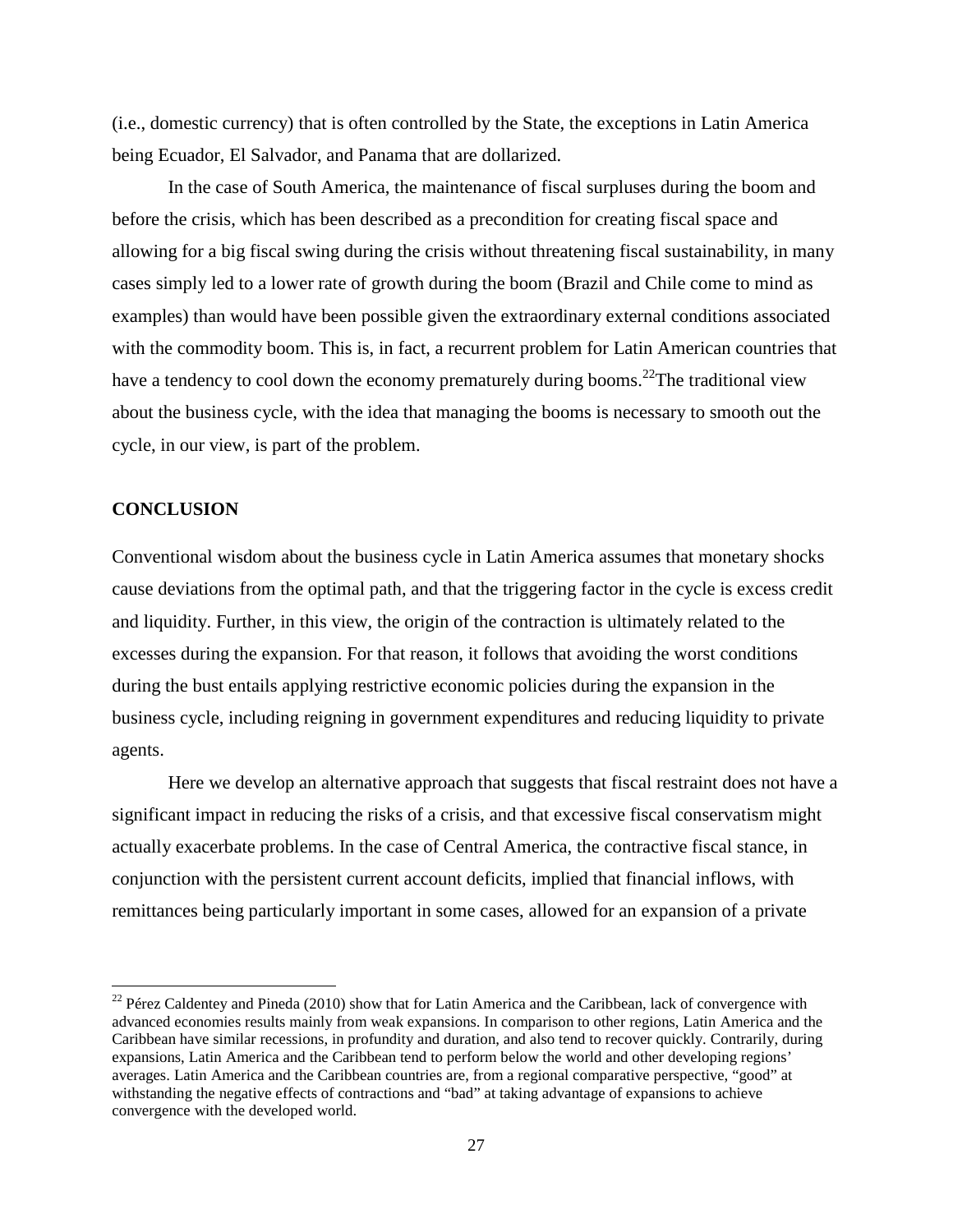spending boom that proved unsustainable once the Great Recession led to a sharp fall in external funds.

In the case of South America, the commodity boom created conditions for growth without hitting the external constraint, a situation that has had no recent parallel, and that has for the most part permitted relatively high levels of growth associated not only with higher exports but also with the expansion of domestic markets, in part as a result of higher wages and higher levels of social transfers. Fiscal restraint in the South American context has resulted, in some cases, in lower rates of growth than what otherwise would have been possible as a result of the absence of an external constraint. Yet, the lower reliance on external funds made the region less vulnerable and more resilient to the external shock waves of the Great Recession than Central American economies. That is not to say that the strategy of development in South America is devoid of risks. Reprimarization of exports and dependence on commodities are still a significant problem, and pose difficult challenges for policy makers in the region.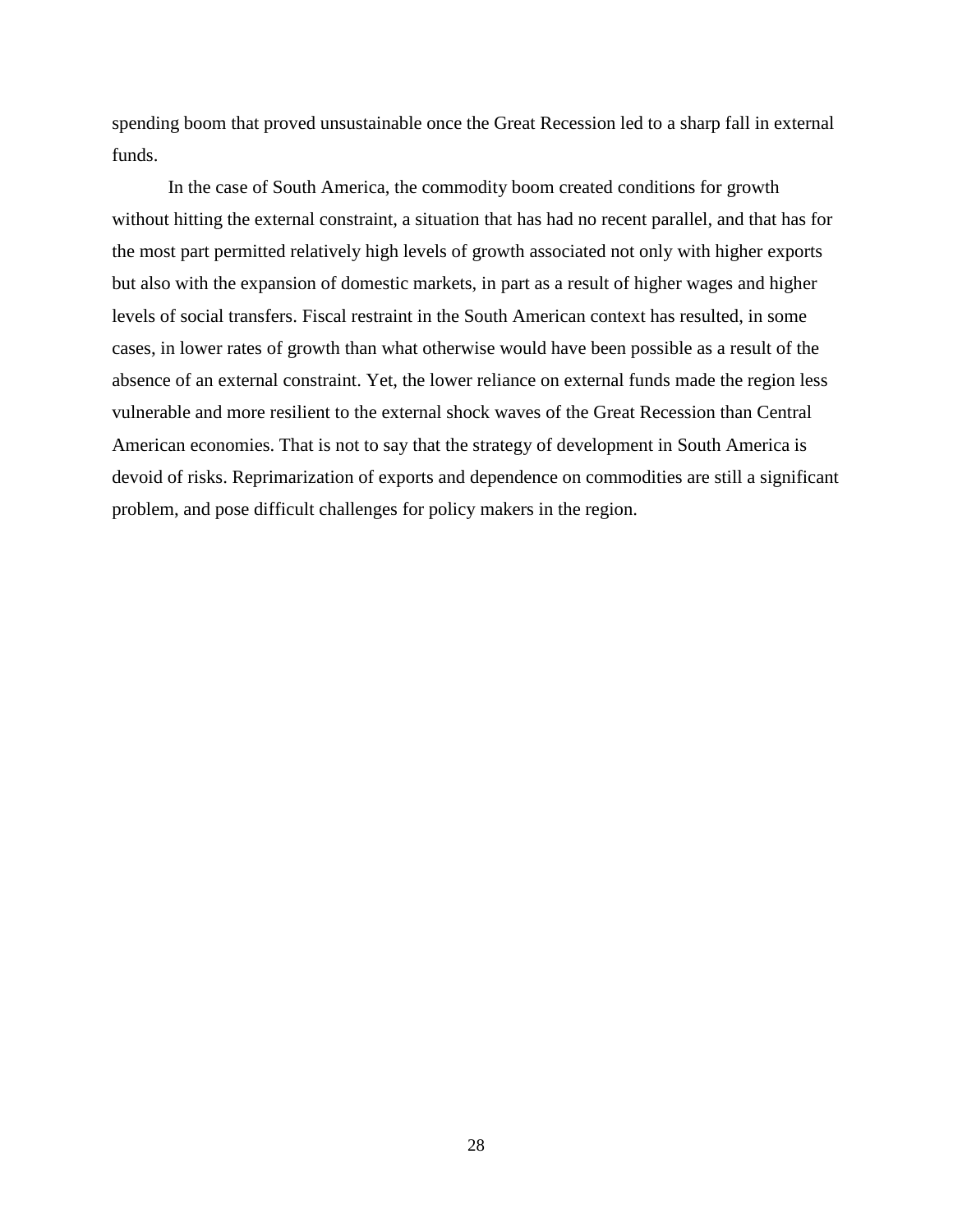### **REFERENCES**

- Bortis, H. 1996. *Institutions, Behavior and Economic Theory*. Cambridge: Cambridge University Press.
- Calvo, G. A. 1998. "Capital Flows and Capital-Market Crises: The Simple Economics of Sudden Stops." *Journal of Applied Economics* 1(1): 35–54.
- Calvo, G. A., A. Izquierdo, and L. F. Mejía. 2004. "On the Empirics of Sudden Stops: the Relevance of Balance-Sheet Effects." NBER Working Paper No. 10520.
- Eichengreen, B. 1999. "The Keynesian Revolution and the Nominal Revolution: Was There a Paradigm Shift in Economic Policy in the 1930s?" University of California at Berkeley. Available at http://www.econ.berkeley.edu/~eichengr/research/castronov.pdf.
- Felipe, J. and M. Vernengo. 2002-3. "Demystifying the Principle of Comparative Advantage." *International Journal of Political Economy* 32(4): 49-75.
- Godley, W. and F. Cripps. 1983. *Macroeconomics*. Oxford: Oxford University Press.
- Godley, W. 1999. "Seven Unsustainable Processes: Medium-Term Prospects and Policies for the United States and the World." Special Report 99-10. Annandale-on-Hudson, NY: Levy Economics Institute of Bard College.
- Hayek, F. 1933. *Monetary Theory and the Trade Cycle*. London: Jonathan Cape.
- IMF. 2012. World Economic Outlook Database. Washington DC: IMF.
- Izquierdo, A., R. Romero, and E. Talvi. 2008. "Booms and Busts in Latin America: the Role of External Factors." IDB Working Paper No 631.
- Jordà, O., M. Schularick, and A. M. Taylor. 2011. "When Credit Bites Back: Leverage, Business Cycles, and Crises." FRBSF Working Paper 2011-27.
- Fitch Ratings. 2010. Central America Special Report Central American Banks: Review and 2010 Outlook.
- Kaminsky, G. L, C. M. Reinhart, and C. A. Vegh. 2004. "When It Rains It Pours: Procyclical Capital Flows and Macroeconomic Policies." NBER Working Paper 10780.
- Kalecki, M. [1954] 1969. *Theory of Economic Dynamics*. New York: Kelley Publishers.
- Kregel, J. 2011. "Debtors' Crisis or Creditors' Crisis? Who Pays for the European Sovereign and Subprime Mortgage Losses," Public Policy Brief No. 121. Annandale-on-Hudson, NY: Levy Economics Institute of Bard College.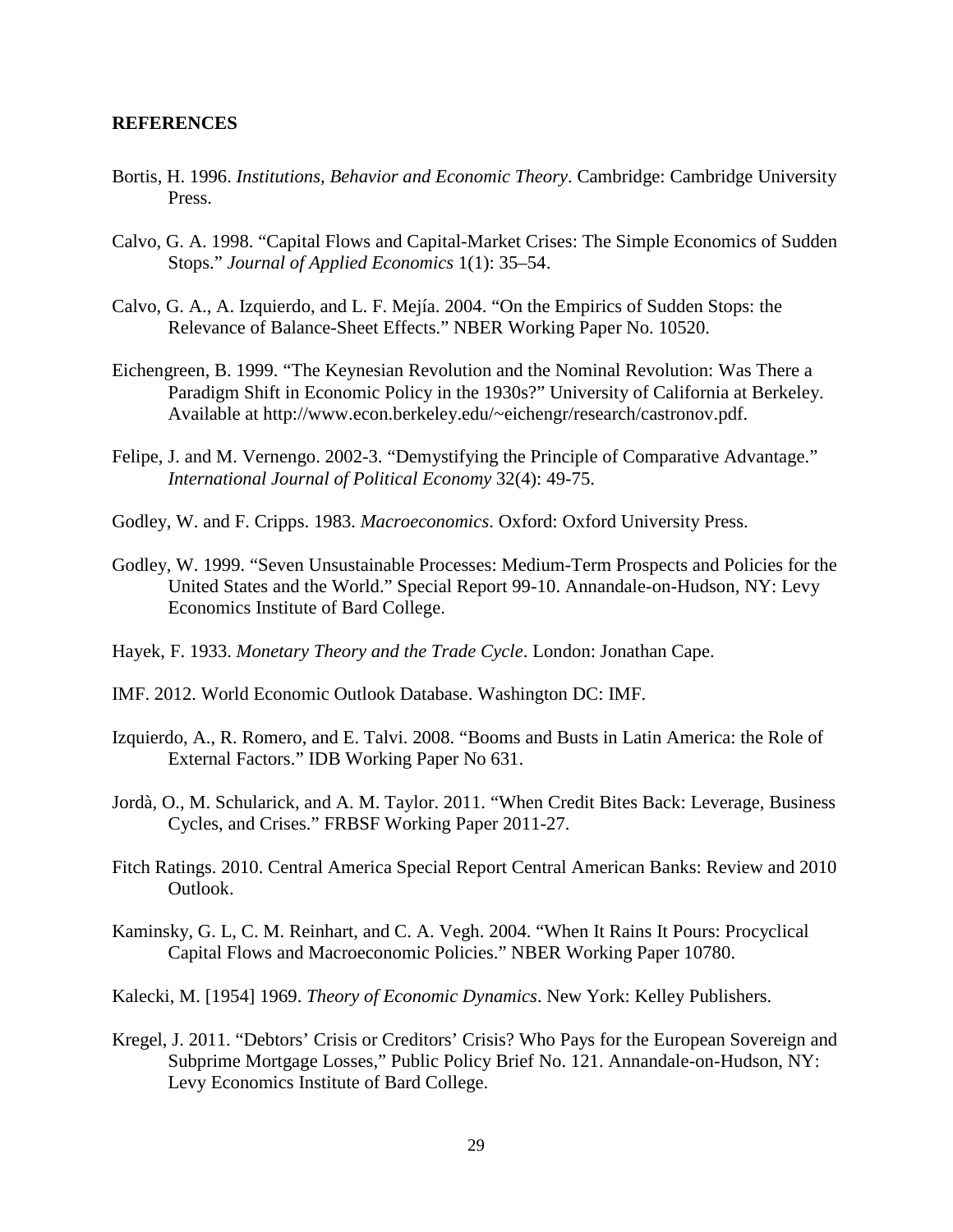- Kydland, F. and E. Prescott. 1982. "Time to Build and Aggregate Fluctuations," *Econometrica* 50(6): 1345–70.
- Lucas, R. E. 1977. "Understanding Business Cycles." In K. Brunner and A. H. Meltzer (eds.), *Stabilization of the Domestic and International Economy*. Carnegie-Rochester Conference Series on Public Policy, Vol. 5. Amsterdam: North-Holland: 7–29.
- Lucas, R. 1981. *Studies in Business Cycles*. Oxford: Basil Blackwell.
- Lucas, R. 1994. Interview. In B. Snowdon, H. R. Vane, and P. Wynarczyk (eds.), *A Modern Guide to Macroeconomics*. Cheltenham: Edward Elgar.
- McCombie, J. S. L. and A. P. Thirlwall. 1994. *Economic Growth and the Balance-of Payments Constraint*. New York: St. Martin's Press.
- Mendoza, E. G. and E. Terrones. 2008. "An Anatomy of Credit Booms: Evidence from Macro Aggregates and Firm Level Data." NBER Working Paper No. 14049.
- Minsky, H. P. 1982. *Can "It" Happen Again? Essays on Instability and Finance*. New York: M.E. Sharpe.
- Minsky, H. P. 1986. *Stabilizing an Unstable Economy*. New Haven: Yale University Press.
- Pérez Caldentey, E. and R. Pineda. 2010. "Does Latin America Lag behind Due to Sharper Recessions and/or Slower Recoveries?" MPRA Working Paper, available at http://mpra.ub.uni-muenchen.de/25036/.
- Pérez Caldentey, E. and M. Vernengo. 2010. "Back to the Future: Latin America's Current Development Strategy." *Journal of Post Keynesian Economics* 32(4): 623–44.
- Pérez Caldentey, E. and M. Vernengo. 2011. "Understanding the Business Cycle in Latin America: Prebisch's Contributions." Serie Estudios y perspectivas, No. 127 (LC/MEX/L.1011), México, D.F., Sede Subregional de la CEPAL en México.
- Pérez Caldentey, E. and M. Vernengo. 2012. "The Euro Imbalances and Financial Deregulation: A Post Keynesian Interpretation of the European Debt Crisis." *Real-World Economics Review* 59: 83–104.
- Petri, F. 2010. "Bringing Sense Back to the Theory of Aggregate Investment." Paper presented at Sraffa Conference, Rome, December 2-4, 2010. Available at http://host.uniroma3.it/eventi/sraffaconference2010/abstracts/pp\_petri.pdf
- Schumpeter, J. A. 1927. "The Explanation of the Business Cycle." Reprinted in R. V. Clemence (ed.), *Essays on Entrepreneurs, Innovations, Business Cycles and the Evolution of Capitalism*. New Jersey: New Brunswick.